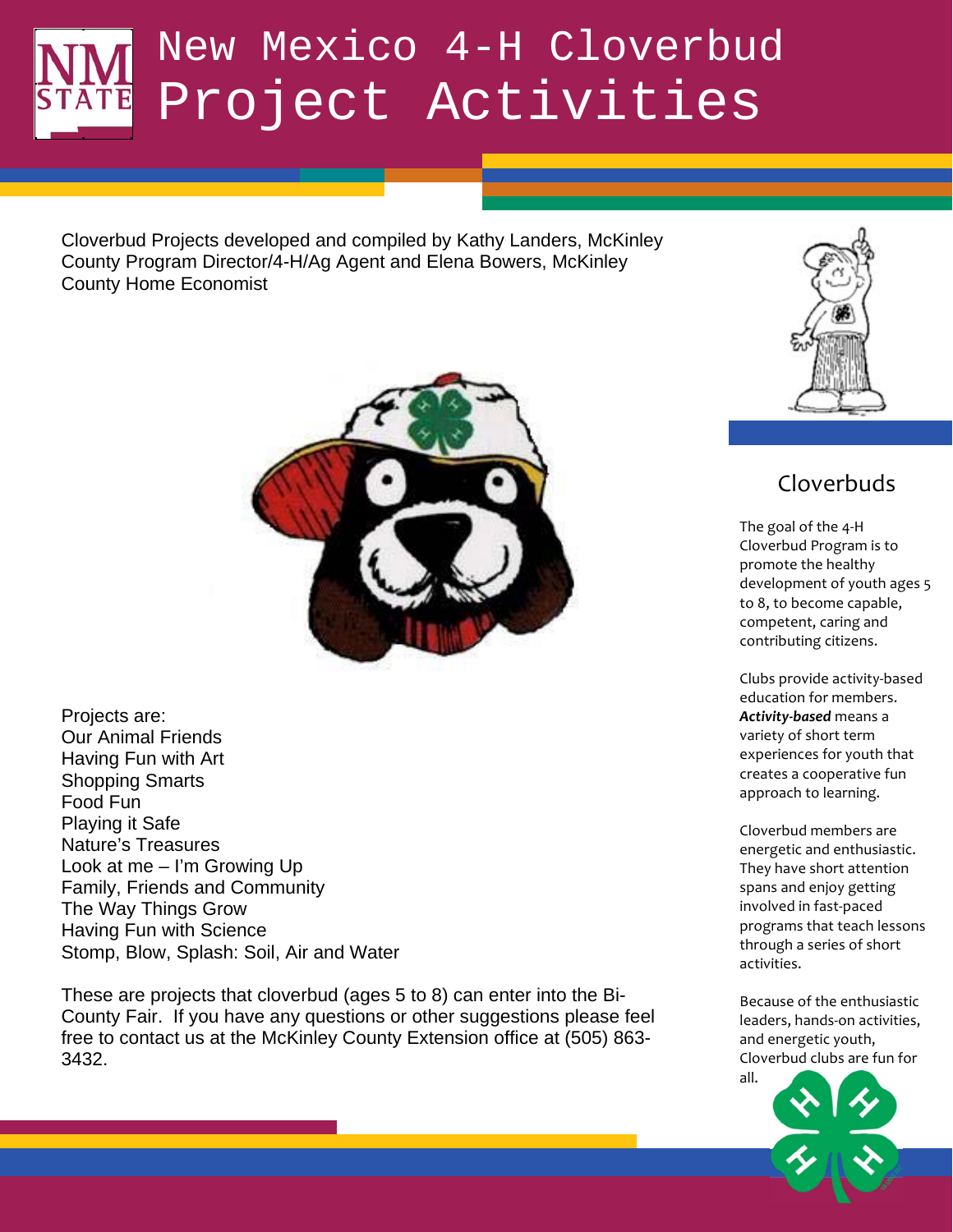## **Family, Friends and Community**

#### **Family Emergency Poster**



What You Will Need: 14 X 22 inch poster board Markers, color pencils, crayon, etc. Photos, drawing, cut-outs, and other embellishments

Most families have an emergency plan in place. Share your emergency plan in poster form that can be displayed on the refrigerator or another designated area in the home. Include emergency phone numbers, directions, etc.



#### **Family Flag**

Think about your family's heritage where they came from, their talents, traditions, culture, and design a family flag that would show these special things. You need:

24 (your choice of color)

- Markers, fabric paint, stamps, or glitter
- Embellishes (pictures, cut-outs, letters, etc.)
- Fabric glue
- 1-14 inch wooden dowel
- 1 piece of cord about 18 inches long (cord is used to hang the flag for display)
- 1 Cut felt 14 X 24
- 2 Fold the felt 14 inch side 1 inch and iron.
- 3 Sew a seam along the open edge.
- 4 Design your Family Flag.
- 5 Place the 14 inch dowel through the opening.
- 6 Tie the cord to each end with a knot (this will keep the rod in place.
- 7 You are now ready to display.

## Cloverbuds

 $\mathcal{L}$  becomes the set of  $\mathcal{L}$ The goal of the 4-H Cloverbud Program is to promote the healthy development of youth ages 5 to 8, to become capable, competent, caring and contributing citizens.

> Clubs provide activity-based education for members. **Activity-based** means a variety of short term experiences for youth that creates a cooperative fun approach to learning.

Cloverbud members are energetic and enthusiastic. They have short attention spans and enjoy getting involved in fast-paced programs that teach lessons through a series of short activities.

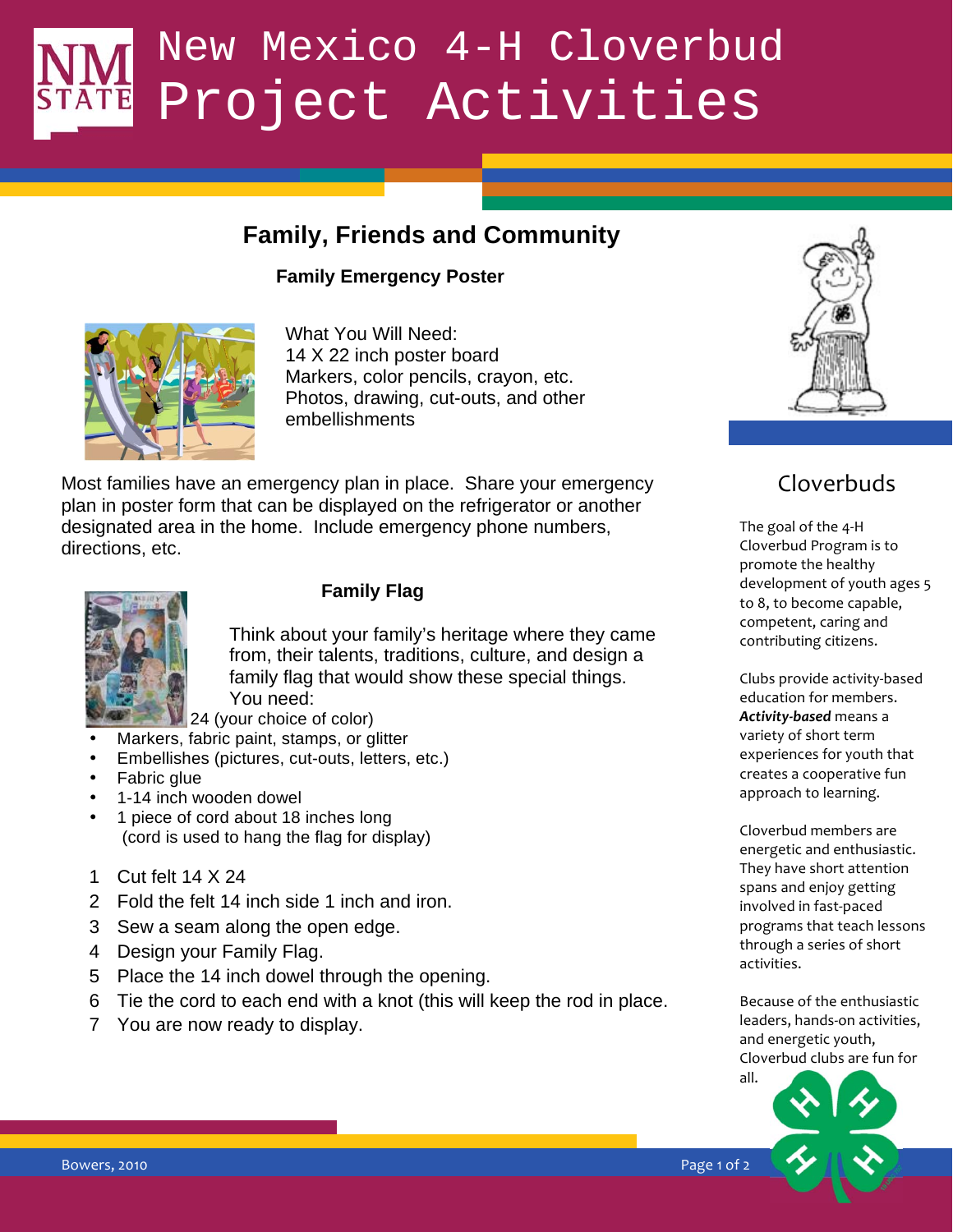### **Family, Friends and Community**

#### **Family Tree**



Use your own creativity to design a "Family Tree". What You Will Need:

- Exhibit your creation on a 14 X 22 poster board
- Markers, pencils, crayons, or color pencils, scissors etc.
- Stickers, embellishments, photos, etc.
- 1. Draw or Cut out a tree and leaves to place on your poster.
- 2. Begin at the trunk with your name
- 3. Continue to the top of the tree with your family generations (your siblings, parents, aunts/uncles, grandparents, etc.)



## Cloverbuds

 $\mathsf{compact}$ The goal of the 4-H Cloverbud Program is to promote the healthy development of youth ages 5 to 8, to become capable, competent, caring and contributing citizens.

> Clubs provide activity-based education for members. **Activity-based** means a variety of short term experiences for youth that creates a cooperative fun approach to learning.

Cloverbud members are energetic and enthusiastic. They have short attention spans and enjoy getting involved in fast-paced programs that teach lessons through a series of short activities.

Because of the enthusiastic leaders, hands-on activities, and energetic youth, Cloverbud clubs are fun for all.



page 2 of 2

Bowers, 2010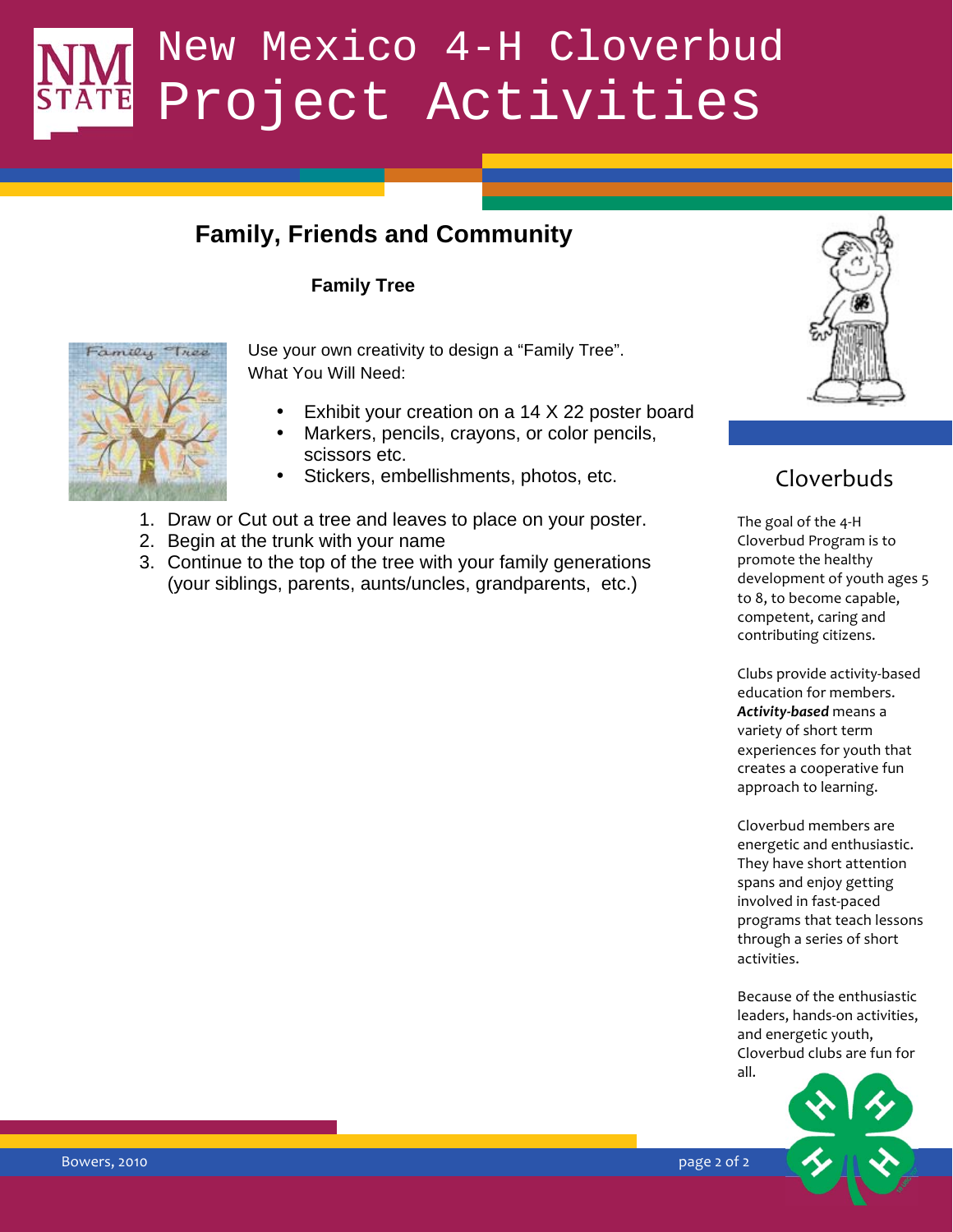## **Fun Food**

**Trail Mix** 



**What You will Need:**  Bowl Spoon

Snack size zip-lock bags

#### **Ingredients:**

 $\frac{1}{2}$  cup M+M's Variety of nuts, dried fruit, shredded coconut, toasted oats, rice chex, corn chex, or any other dry cereal, pretzel sticks, popcorn. 1 cup each Chex Cereal, toasted O's,  $\frac{1}{2}$  cup dried fruit  $\frac{1}{2}$  cup raisins  $\frac{1}{2}$  cup nuts Mix all the ingredients in a bowl and pour  $\frac{1}{2}$  cup of mixture into snack size zip-lock bags.

#### **Butterscotch Haystacks**



#### **Ingredients**:

 1 2/3 cup butterscotch morsels 3/4 cup creamy peanut butter 1 can (8.5 oz. size) chow mein noodles 3 1/2 cups miniature marshmallows

Directions:

- Line trays with wax paper.
- Microwave morsels in large, uncovered, microwave-safe bowl on medium-high (70%) power for 1 minute; stir. The morsels may retain some of their original shape. If necessary, microwave at additional 10- to 15-second intervals, stirring just until morsels are melted.
- Stir in peanut butter until well blended. Add noodles and marshmallows; toss until all ingredients are coated.
- Drop by rounded tablespoon onto prepared trays. Refrigerate until ready to serve.



## Cloverbuds

The goal of the 4-H Cloverbud Program is to promote the healthy development of youth ages 5 to 8, to become capable, competent, caring and contributing citizens.

Clubs provide activity-based education for members. **Activity-based** means a variety of short term experiences for youth that creates a cooperative fun approach to learning.

Cloverbud members are energetic and enthusiastic. They have short attention spans and enjoy getting involved in fast-paced programs that teach lessons through a series of short activities.

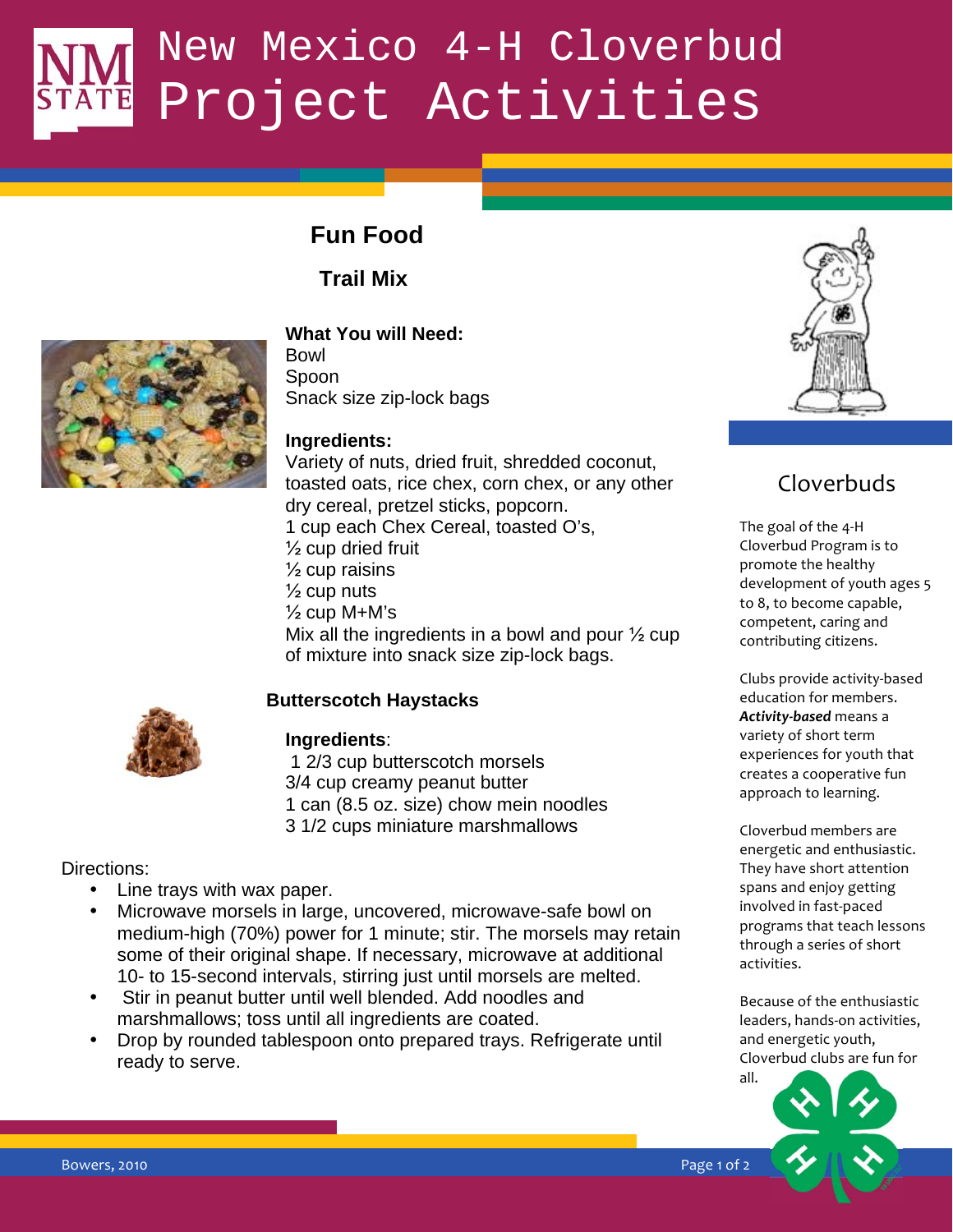## **Food Fun**

### **Peanut Butter Candy**



**Materials**: Dry measures Medium bowl Measuring spoons Small bowls Covered container



### Cloverbuds

The goal of the 4-H Cloverbud Program is to promote the healthy development of youth ages 5 to 8, to become capable, competent, caring and contributing citizens.

Clubs provide activity-based education for members. **Activity-based** means a variety of short term experiences for youth that creates a cooperative fun approach to learning.

Cloverbud members are energetic and enthusiastic. They have short attention spans and enjoy getting involved in fast-paced programs that teach lessons through a series of short activities.

Because of the enthusiastic leaders, hands-on activities, and energetic youth, Cloverbud clubs are fun for



#### **Ingredients:**

2/3 cup Smooth or crunchy peanut butter method on the connectent. 3/4 cup Granola cereal 1/3 cup Skim milk powder 1 tbsp. Brown sugar, packed  $\frac{1}{2}$  cup Graham cracker crumbs, chocolate Sprinkles for fine coconut, for coating.

- Put the peanut butter into the medium bowl. Add cereal, milk powder, and brown sugar. Mix with your hands.
- Add chocolate chips and mix well, Shape the dough into 1 inch balls.
- Place you choice of coating in small bowl. Roll the balls in the coating. Place in a covered container. Chill.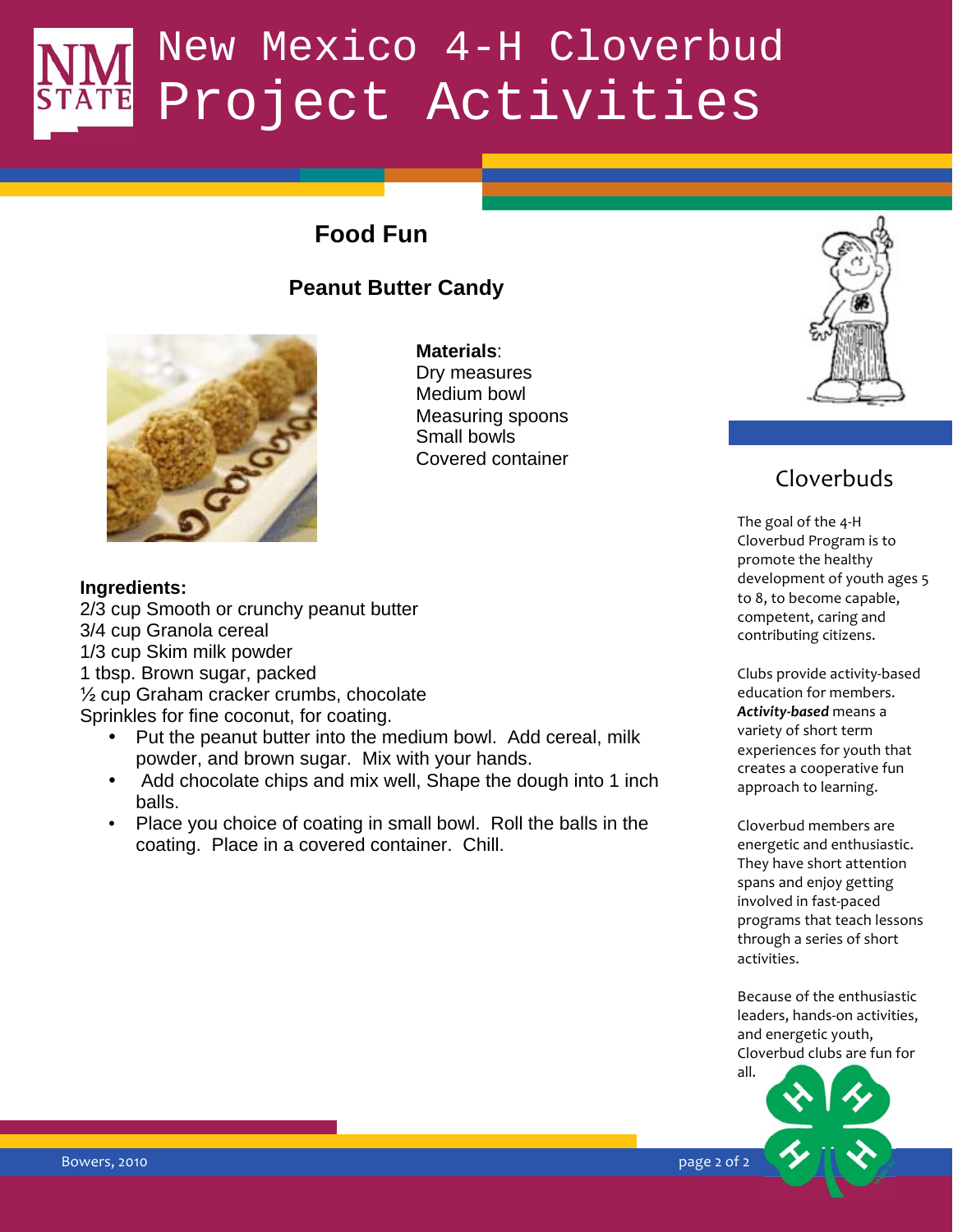### **Having Fun with Art**

### **Scrap Book**

This scrapbook should be a collection of your art work (drawings, colleges, etc.) created with water colors, crayons, markers, etc. The book should be  $5 \frac{1}{2}$  X 8  $\frac{1}{2}$  and contain no more than 10 pages. Make sure to include a caption that explains your picture. You may also use other items to embellish the cover of your book. Have fun and show us your artistic talent.



#### **Pig Finger Puppet**

- Copy or Print out the template
- Cut out all the pieces



- Glue around the edges of the bodies and then stack them to make a pocket for your finger.
- Glue the ears to the pig's head
- Glue wiggle eyes on the face and glue on snout
- Cut a long strip of paper and wrap it around a pencil to make a curly tail.
- Glue tail on pig.



## Cloverbuds

The goal of the 4-H Cloverbud Program is to promote the healthy development of youth ages 5 to 8, to become capable, competent, caring and contributing citizens.

Clubs provide activity-based education for members. **Activity-based** means a variety of short term experiences for youth that creates a cooperative fun approach to learning.

Cloverbud members are energetic and enthusiastic. They have short attention spans and enjoy getting involved in fast-paced programs that teach lessons through a series of short activities.

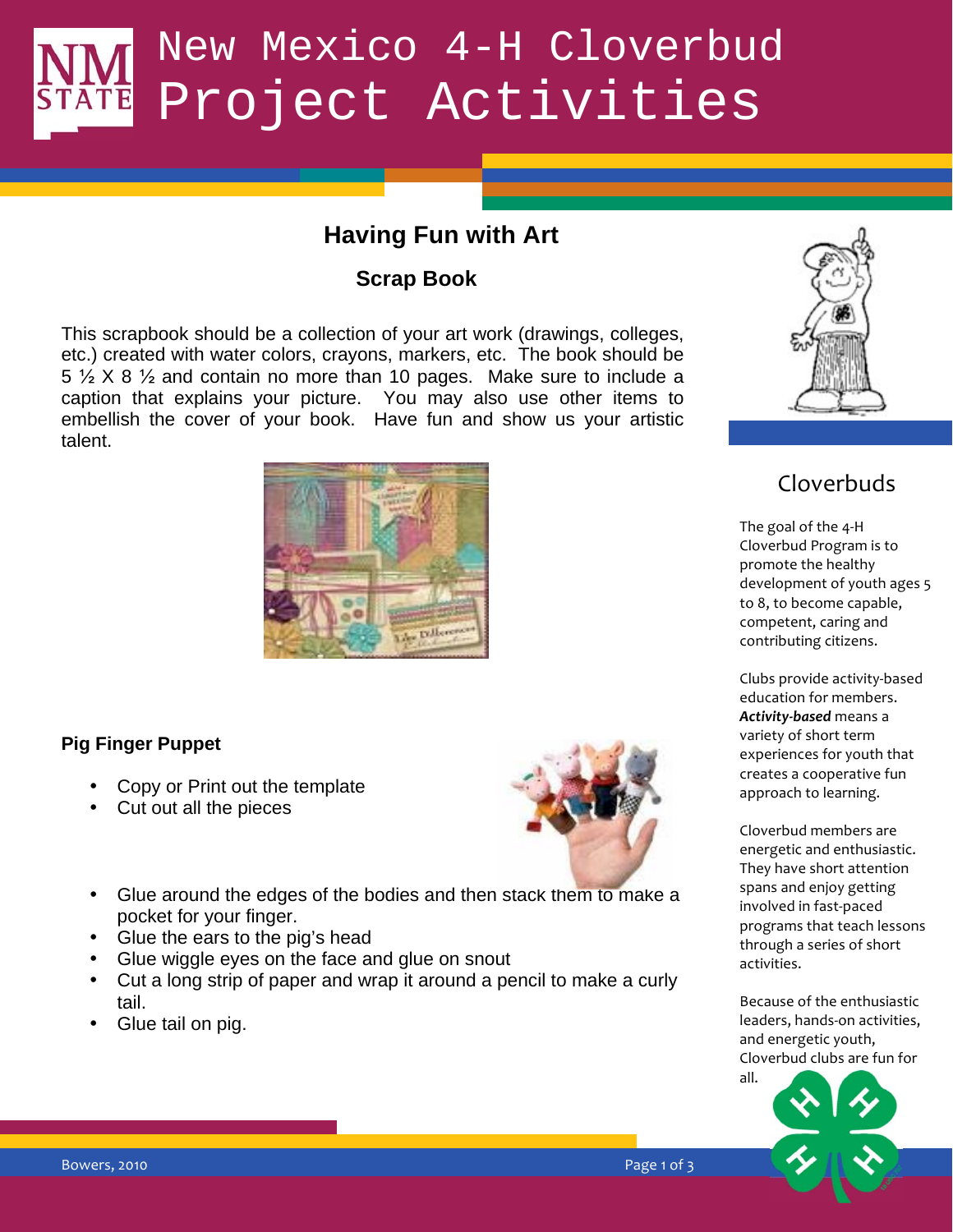



body

### Cloverbuds

The goal of the 4-H Cloverbud Program is to promote the healthy development of youth ages 5 to 8, to become capable, competent, caring and contributing citizens.

Clubs provide activity-based education for members. Activity-based means a variety of short term experiences for youth that creates a cooperative fun approach to learning.

Cloverbud members are energetic and enthusiastic. They have short attention spans and enjoy getting involved in fast-paced programs that teach lessons through a series of short activities.

Because of the enthusiastic leaders, hands-on activities, and energetic youth, Cloverbud clubs are fun for



**Bowers, 2010**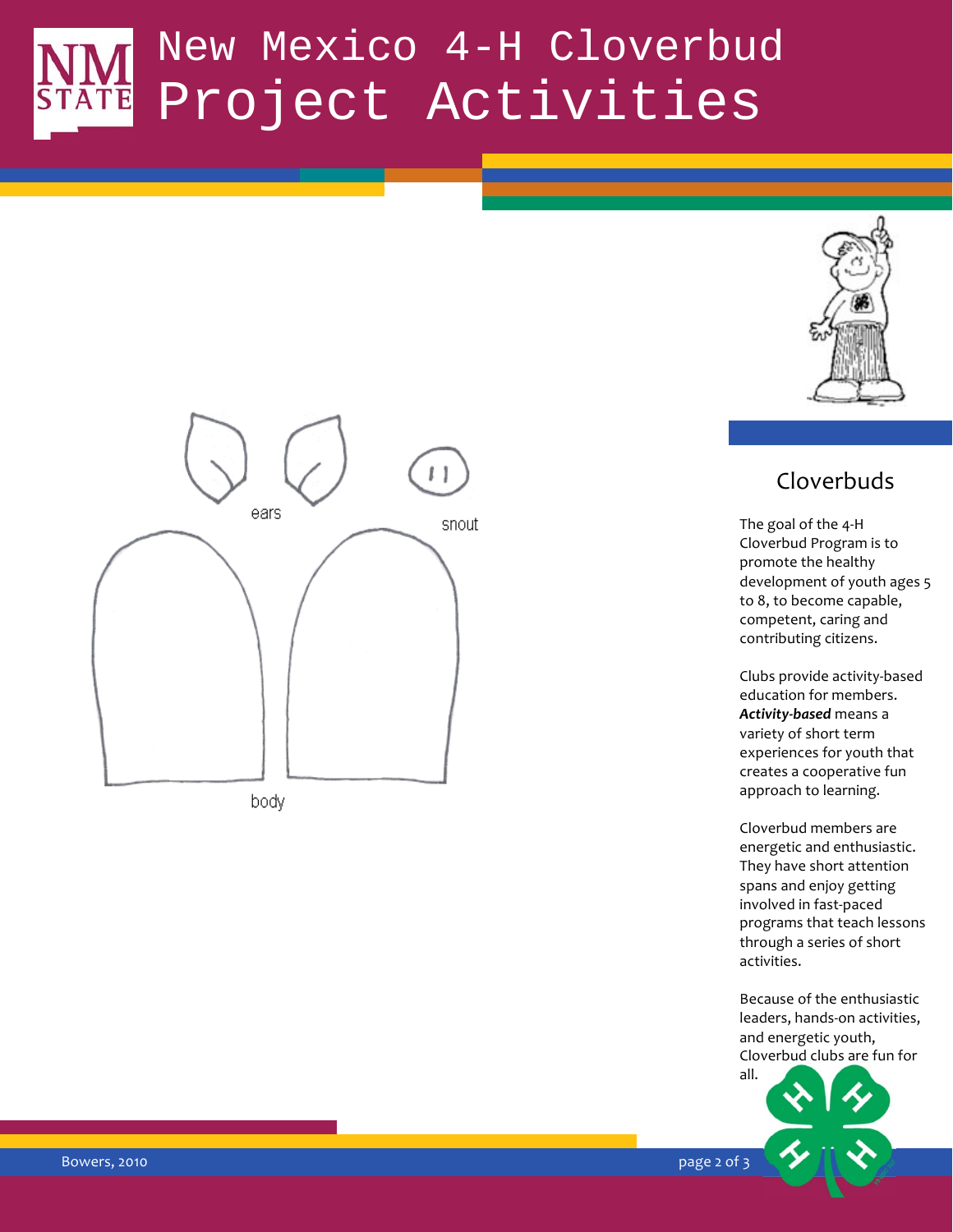## **Having Fun with Art**

Musical Instrument

Make a shoebox guitar.

Things You'll Need:

2 paper plates 1/4 cup of dried beans stapler and staples markers 1 empty oatmeal container 1 empty shoe box 1 piece of cloth 4 heavyweight rubber bands

- Color or decorate an empty shoebox with markers or crayons.
- Once the shoebox is beautifully decorated, stretch three heavyweight rubber bands across the open part of the shoebox, stapling the tips of the rubber bands to the ends of the shoebox.
- Each rubber band should be about 2 inches apart.
- One you are finished stapling the rubber bands, your child will be  $\overline{\text{competent}}$ able to play her shoebox guitar.
- Making a shoebox guitar is a great way to initiate a conversation about how ancient people came up with the idea for the guitar in the first place.





## Cloverbuds

The goal of the 4-H Cloverbud Program is to promote the healthy development of youth ages 5 to 8, to become capable, competent, caring and contributing citizens.

Clubs provide activity-based education for members. **Activity-based** means a variety of short term experiences for youth that creates a cooperative fun approach to learning.

Cloverbud members are energetic and enthusiastic. They have short attention spans and enjoy getting involved in fast-paced programs that teach lessons through a series of short activities.

Because of the enthusiastic leaders, hands-on activities, and energetic youth, Cloverbud clubs are fun for all.



page  $3$  of  $3$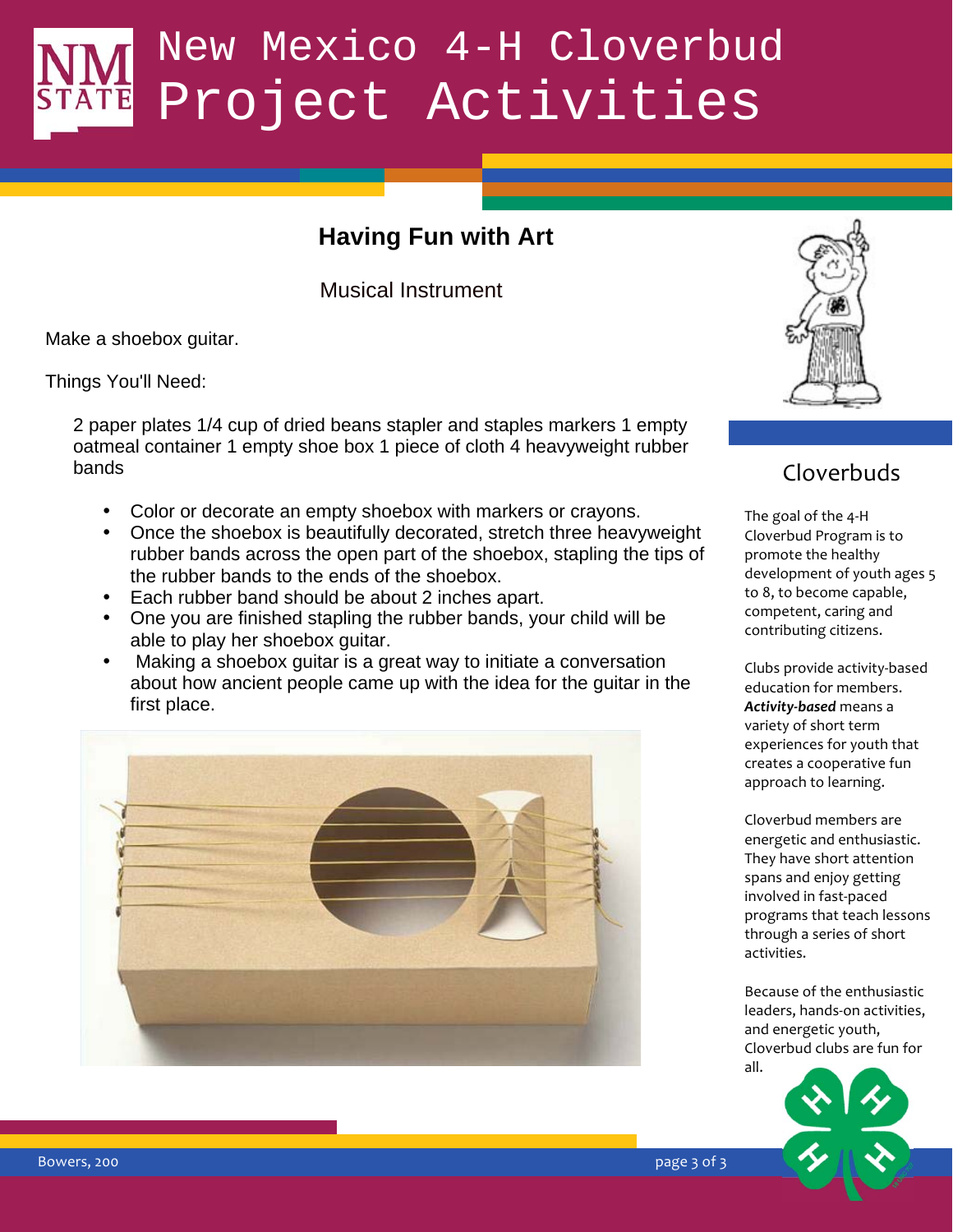## Having Fun with Science

## **Paper Mache**



#### What You Will Need:

- Round Balloon
- Newspaper
- Paper Mache Paste
- Acrylic Paint
- Paintbrush

#### Directions:

Make sure you cover you work surface well. This can be newspaper laid on top of wax paper, freezer paper, or even on old tablecloth or shower curtain. This is a very messy project! Also, please note, to allow ample drying time, you will need a few days to complete this project!

Blow up and tie the balloon. While you are working on it, you might want to set it on top of a bowl. Completely cover the bowl with plastic wrap so the paper mache hopefully does not stick to it. Tear newspaper into strips about 1- or 2-inches wide and 4- to 6-inches long. You will need a lot of newspaper. Choose one of the paper mache paste recipes here and make it. Follow these step-by-step directions to paper mache your balloon. You should apply 3 or 4 layers. Allow each layer to dry completely before applying the next. You might also need to let one side of the balloon dry before applying paper mache to the other side.

Once the paper mache is dry, paint your balloon to look like a real globe using blue, green, and even white paint. Add as much or as little detail as you like!

#### **Materials needed to make paper mache:**

• Water & Water

#### **Instructions:**

To make this paper mache paste, simply mix together 1 part flour to 2 parts water. You will want it to be the consistency of thick glue, but you also want it to be runny and not thick like paste. Add more water or flour as necessary. Mix well to remove any lumps.

A few helpful tips I have read in regards to using this paste are:

- If you live in an area with high humidity, add a few tablespoons of salt to help prevent mold.
- If you don't like the smell of the glue mixture you can add a few sprinkles of cinnamon or cinnamon to sweeten it up!

You should be able to store this glue in a covered bowl or jar, in the refrigerator, for a few days.



### Cloverbuds

The goal of the 4-H Cloverbud Program is to promote the healthy development of youth ages 5 to 8, to become capable, competent, caring and contributing citizens.

Clubs provide activity-based education for members. **Activity-based** means a variety of short term experiences for youth that creates a cooperative fun approach to learning.

Cloverbud members are energetic and enthusiastic. They have short attention spans and enjoy getting involved in fast-paced programs that teach lessons through a series of short activities.

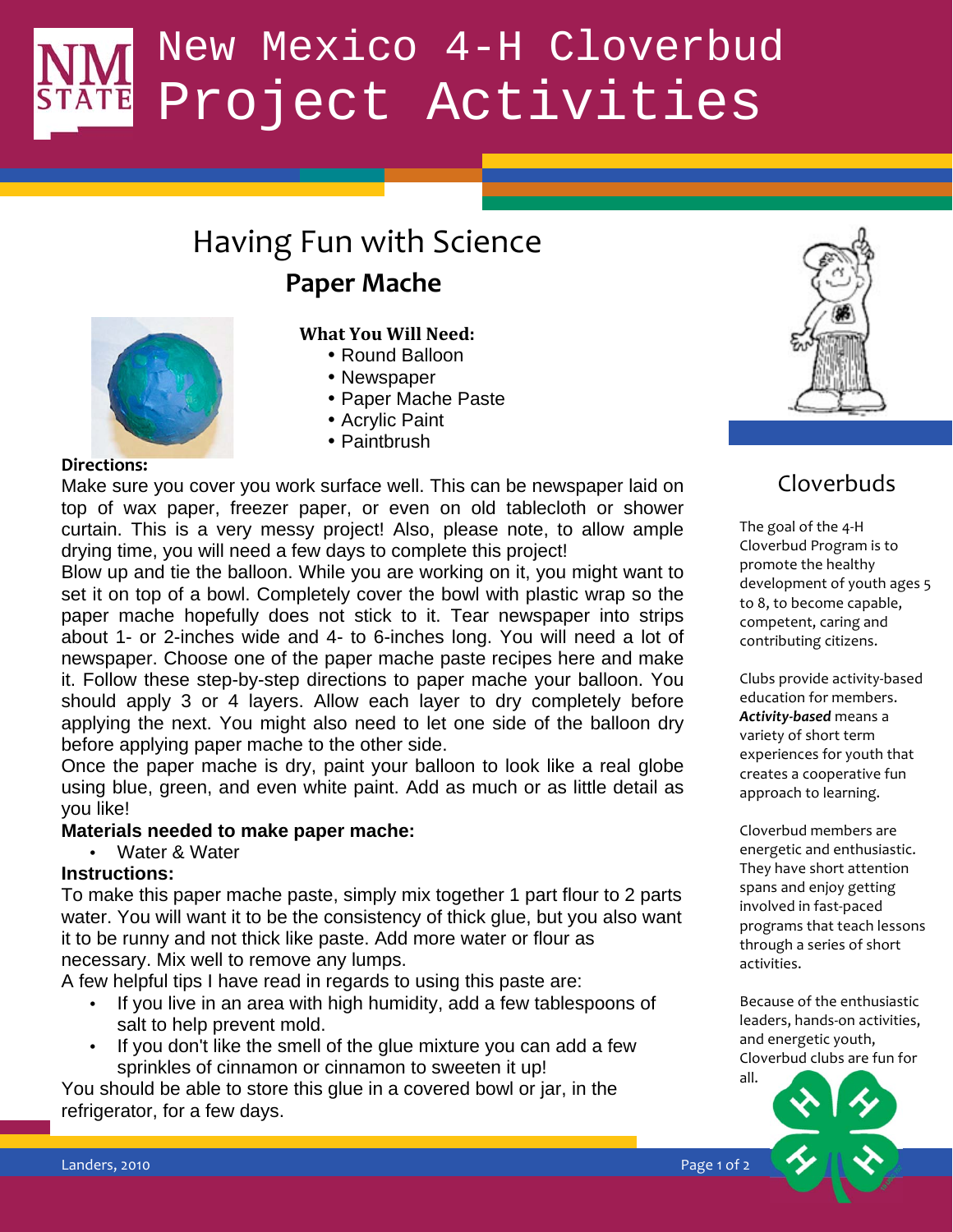## Having Fun with Science

## **Play Dough**



#### **Recipe for Salt Dough**

- *3 cups flour*
- *1 cup salt*
- *1 1/4 cups water*
- *1 tblsp glycerin (from pharmacy or supermarket)*



### Cloverbuds

**Directions:** 

For those of us who don't want to get over a hot stove here's another simple play dough recipe that becomes more pliable the more your child plays with it! It will keep for about a week in a plastic container or zip lock bag in your fridge.

Mix ingredients and knead until the dough is elastic. Your kids can make their own buttons, brooches, beads, animals, Christmas decorations whatever they can think of. Bake on a tray lined with foil or baking paper in a pre heated over at 150 C (300 F). Thin objects will take about 1 1/2 hours with thicker models taking longer. If the object is beginning to brown, turn down the heat of the oven. Finished objects can be painted with poster paints and varnished.

The goal of the 4-H Cloverbud Program is to promote the healthy development of youth ages 5 to 8, to become capable, competent, caring and contributing citizens.

Clubs provide activity-based education for members. **Activity-based** means a variety of short term experiences for youth that creates a cooperative fun approach to learning.

Cloverbud members are energetic and enthusiastic. They have short attention spans and enjoy getting involved in fast-paced programs that teach lessons through a series of short activities.

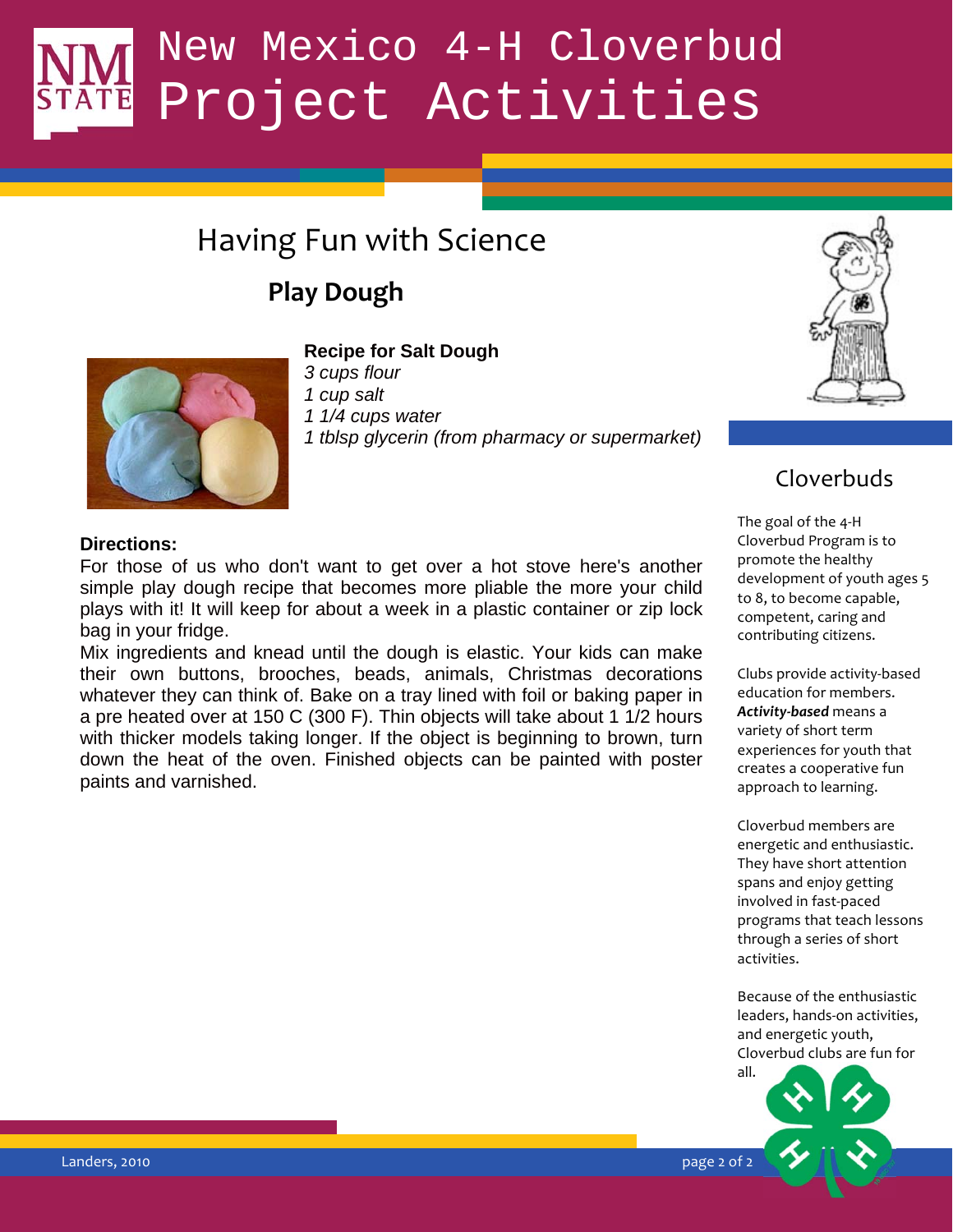### **Look at Me – I'm Growing Up**

#### **Keepsake Box or "Me" Box**

Use this box to store anything of value to you – a rock you found in the river, pictures of friends and family – whatever you want.

#### **Materials**

- Tissue paper, patterned or in complementary colors
- Sponge brush
- Decoupage glue
- Small box with removable lid
- Three disposable cups
- Craft glue or glue gun (optional)
- Dried or silk flowers (optional)
- Ribbon (optional)
- Metallic-ink pen or permanent marker (optional)

#### **Directions**

- 1. Have your child tear the tissue paper into small pieces.
- 2. Use the sponge brush to paint a thin layer of decoupage glue on the outside of the box lid.
- 3. Have your child quickly cover the glue with overlapping tissue pieces. (If your child works slowly, use only a little glue at a time.)
- 4. When the lid is covered to your child's satisfaction, balance it on a disposable cup to dry for about an hour.
- 5. Repeat the process above for the sides of the box.
- 6. Balance it on two disposable cups to dry for an hour, then flip it over and do the same for the bottom of the box.
- 7. If you like, decorate the lid by gluing on dried or silk flowers tied with ribbon. You can also use a metallic-ink pen or permanent marker to write a label on the box, such as "Emily's Treasures" or "Grandma's Photos."





## Cloverbuds

 $\mathcal{L}$  compatent The goal of the 4-H Cloverbud Program is to promote the healthy development of youth ages 5 to 8, to become capable, competent, caring and contributing citizens.

> Clubs provide activity-based education for members. Activity-based means a variety of short term experiences for youth that creates a cooperative fun approach to learning.

Cloverbud members are energetic and enthusiastic. They have short attention spans and enjoy getting involved in fast-paced programs that teach lessons through a series of short activities.

Because of the enthusiastic leaders, hands-on activities, and energetic youth, Cloverbud clubs are fun for



Landers, 2010 **Page 1 of 3** (2010) 12 (2011 12:30 Page 1 of 3 (2011 12:30 Page 1 of 3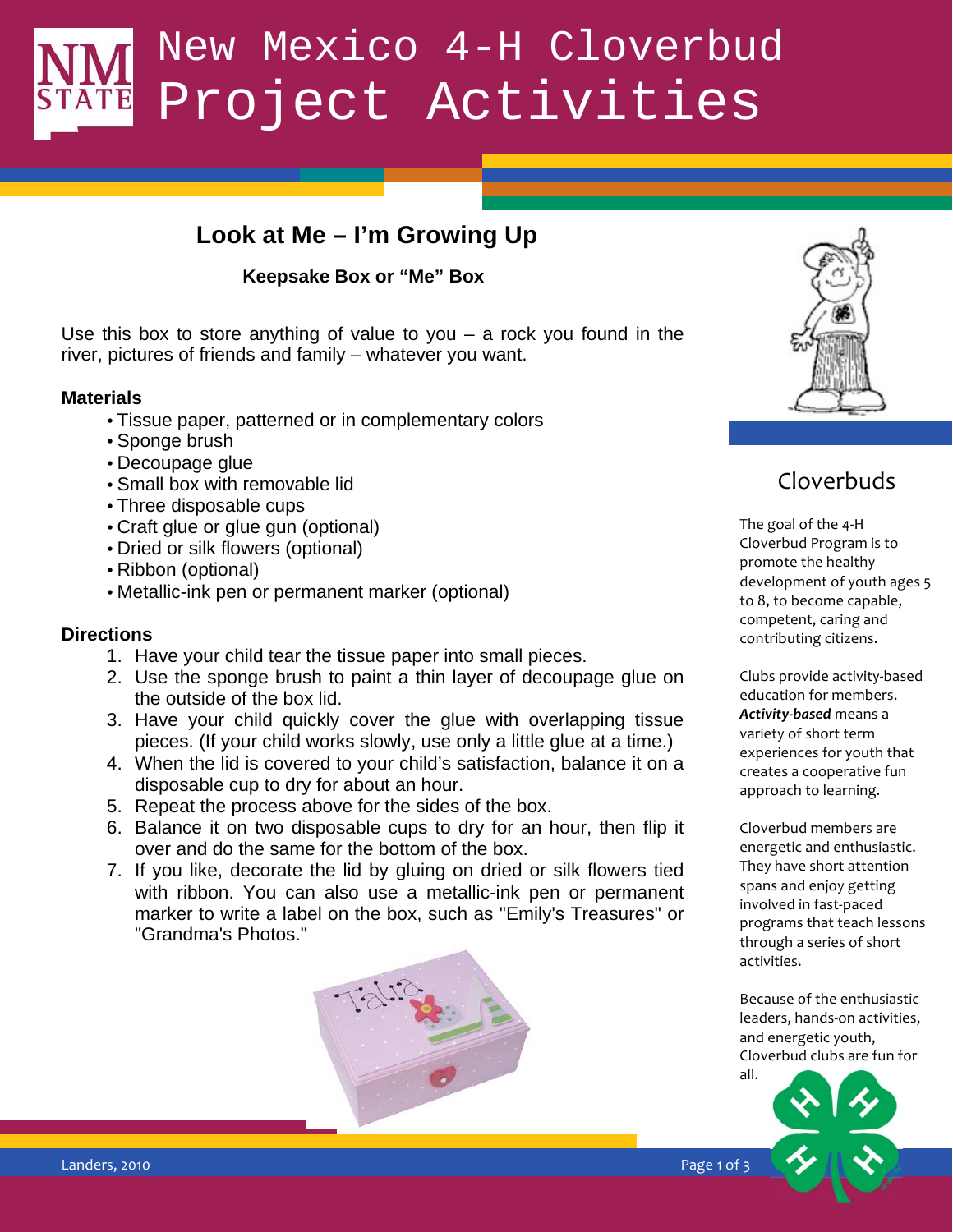## **Look at Me – I'm Growing Up**

#### **Plaster Hand and Footprints**

#### **Materials**

- Patch plaster or plaster of Paris
- 1 1/4 cups water
- Tin can
- Mixing spoon
- Paper plates
- Picture hook (optional)

#### **Directions**

- 1. To make the plaster mix, stir two cups of patch plaster or plaster of Paris and one and a quarter cups water in a tin can.
- 2. The mixture should be as thick as pea soup so it can cast without  $\frac{100,000}{2}$ air bubbles.
- 3. Plaster of Paris dries in about ten to twenty minutes, while patch plaster takes twenty to forty minutes to dry.
- 4. To make a cast of your child's hand or footprint, pour one inch of plaster mix into a paper plate.
- 5. Wait two minutes for plaster of Paris, six minutes for patch plaster.
- 6. Have your child press her hand or foot gently into the plaster.
- 7. The imprint should not go to the bottom of the plate.
- 8. Hold for one to two minutes and remove.
- 9. Let the imprint sit overnight, and then peel the plate from the print.
	- 10. If you like, glue a picture hook to the back and hang the print on your child's wall.



## Cloverbuds

The goal of the 4-H Cloverbud Program is to promote the healthy development of youth ages 5 to 8, to become capable, competent, caring and contributing citizens.

Clubs provide activity-based education for members. Activity-based means a variety of short term experiences for youth that creates a cooperative fun approach to learning.

Cloverbud members are energetic and enthusiastic. They have short attention spans and enjoy getting involved in fast-paced programs that teach lessons through a series of short activities.

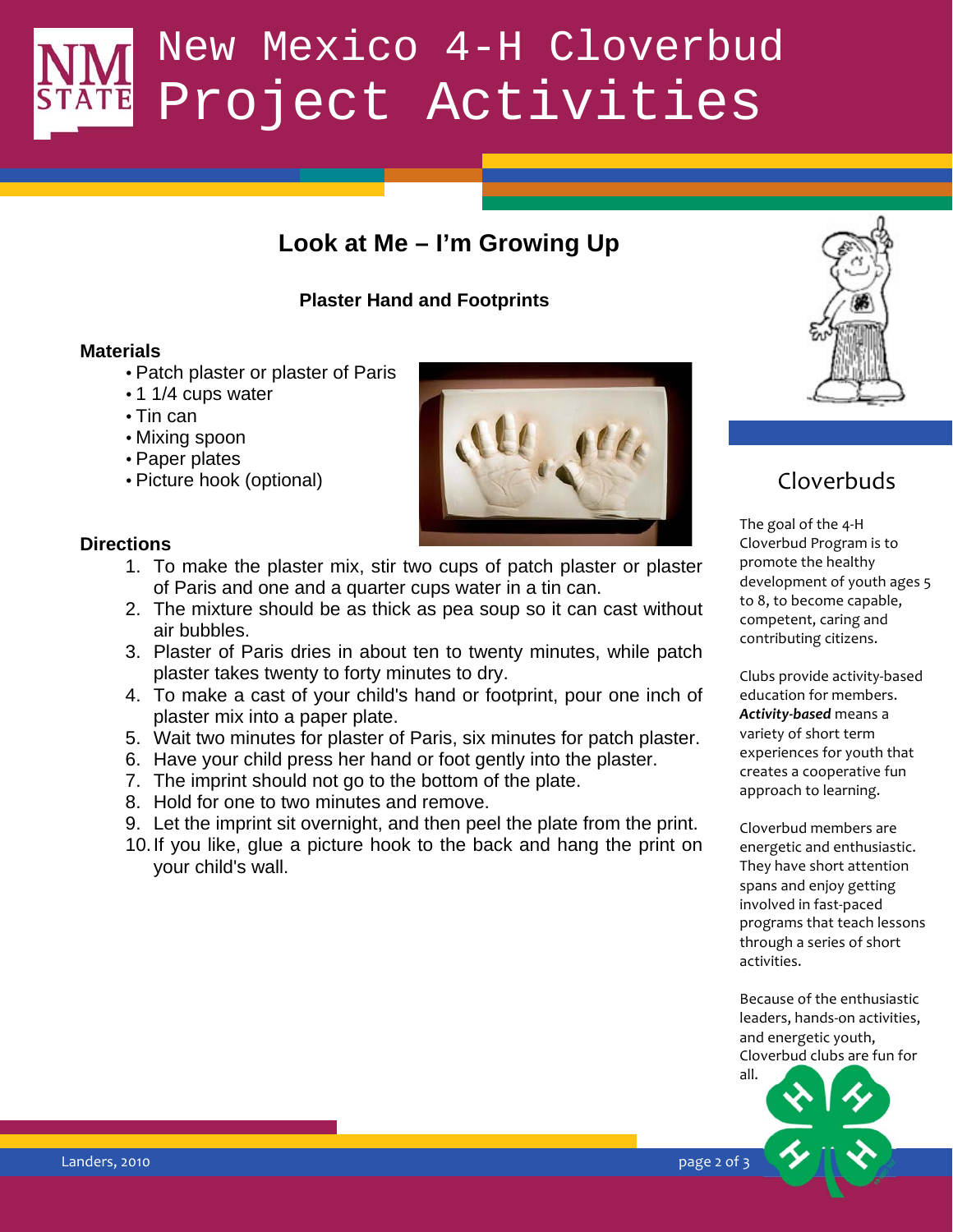### **Look at Me – I'm Growing Up**

#### **Self Portrait**

#### **Materials You'll Need:**

- 
- A Paper Lunch Bag (brown paper)
- Flesh color construction paper
- Hair color construction paper (you may need a variety for classrooms or friends)
- Crayons, Oil Pastels or Markers
- Scissors
- **Pencil**
- **Glue Stick**

#### **How to Assemble Your Self Portrait Puppet:**

- UPPER lip, (b) The top of the bottom lip and teeth to the chin, (c) the  $\blacksquare$  competent, 1. The face is in 3 parts, (a) The top of the head to the bottom of the ears - one right and one left ear. Draw these parts out on the flesh colored paper using a pencil. If the kids are old enough, they can look in a mirror and try to get more of a likeness to the shape of their face.
- 2. Cut out these parts and begin to glue them onto the bag. You are using the BACK side of the bag. Starting with the "bottom" of the bag, where it folds over, glue the top of the head here. Then where the the fold of the bottom of the bag ends, glue the chin part onto the bag. Finally, glue the ears onto the top half of the face, on the edges
- overlaps the ears. The state of the state of the state of the state of the state of the state of the state of the state of the state of the state of the state of the state of the state of the state of the state of the stat 3. Draw out the hairstyle you would like to have, cut it out and glue it so it
	- 4. Draw on the face, make sure the top part of the face ends at the fold of the bag. Draw in the eyes, nose, lips (bottom lip on chin piece), chin. Then draw in any hair information (hair ornaments or hair lines to show if hair is straight or curly). And, draw in information on the ears. If appropriate, you can draw earrings.
	- 5. Carefully lift up the top of the folded part of the bag and color in what the  $B_6$ inside of the mouth looks like - teeth, tongue, darkness
	- 6. Then draw the clothing in the bottom part of the bag

**Tip:** If you have time and materials, kids can add on arms and hands from behind the bag.



## Cloverbuds

The goal of the 4-H Cloverbud Program is to promote the healthy development of youth ages 5 to 8, to become capable, competent, caring and contributing citizens.

Clubs provide activity-based education for members. **Activity-based** means a variety of short term experiences for youth that creates a cooperative fun approach to learning.

Cloverbud members are energetic and enthusiastic. They have short attention spans and enjoy getting involved in fast-paced programs that teach lessons through a series of short activities.

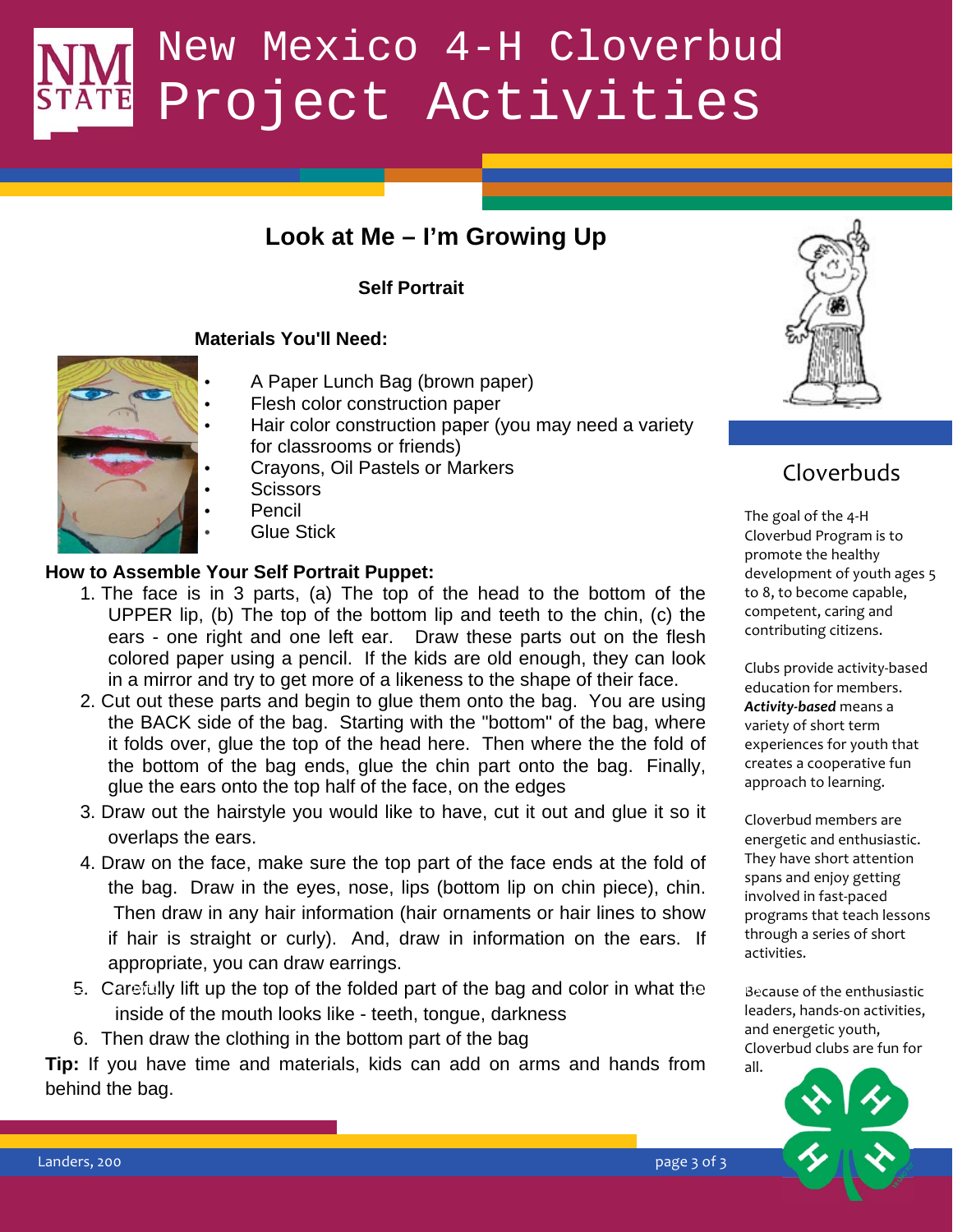### **Nature's Treasures**

**Bird Feeder** 



What You will Need:

- Clean 1-liter soda bottle
- Craft knife
- 2 wooden spoons
- small eye screw
- Length of twine for hanging



## Cloverbuds

The goal of the 4-H Cloverbud Program is to promote the healthy development of youth ages 5 to 8, to become capable, competent, caring and contributing citizens.

Clubs provide activity-based education for members. **Activity-based** means a variety of short term experiences for youth that creates a cooperative fun approach to learning.

Cloverbud members are energetic and enthusiastic. They have short attention spans and enjoy getting involved in fast-paced programs that teach lessons through a series of short activities.

Because of the enthusiastic leaders, hands-on activities, and energetic youth, Cloverbud clubs are fun for



**Instructions** 

- each asterisk, as shown. The state of the state of the state of the state of the state of the state of the state of the state of the state of the state of the state of the state of the state of the state of the state of th 1. Start by drawing a 1/2-inch asterisk on the side of a clean 1 liter soda bottle, about 4 inches from the bottom. Rotate the bottle 90 degrees and draw another asterisk 2 inches from the bottom. Draw a 1-inch-wide circle opposite
	- 2. Use a craft knife to slit the asterisk lines and cut out the circles (a parent's job). Insert a wooden spoon handle first through each hole and then through the opposite asterisk, as shown.
	- 3. Remove the bottle cap and twist a small eye screw into the top of it for hanging.
	- 4. Finally, fill your feeder with birdseed, recap it, and use a length of twine to hang it from a tree.

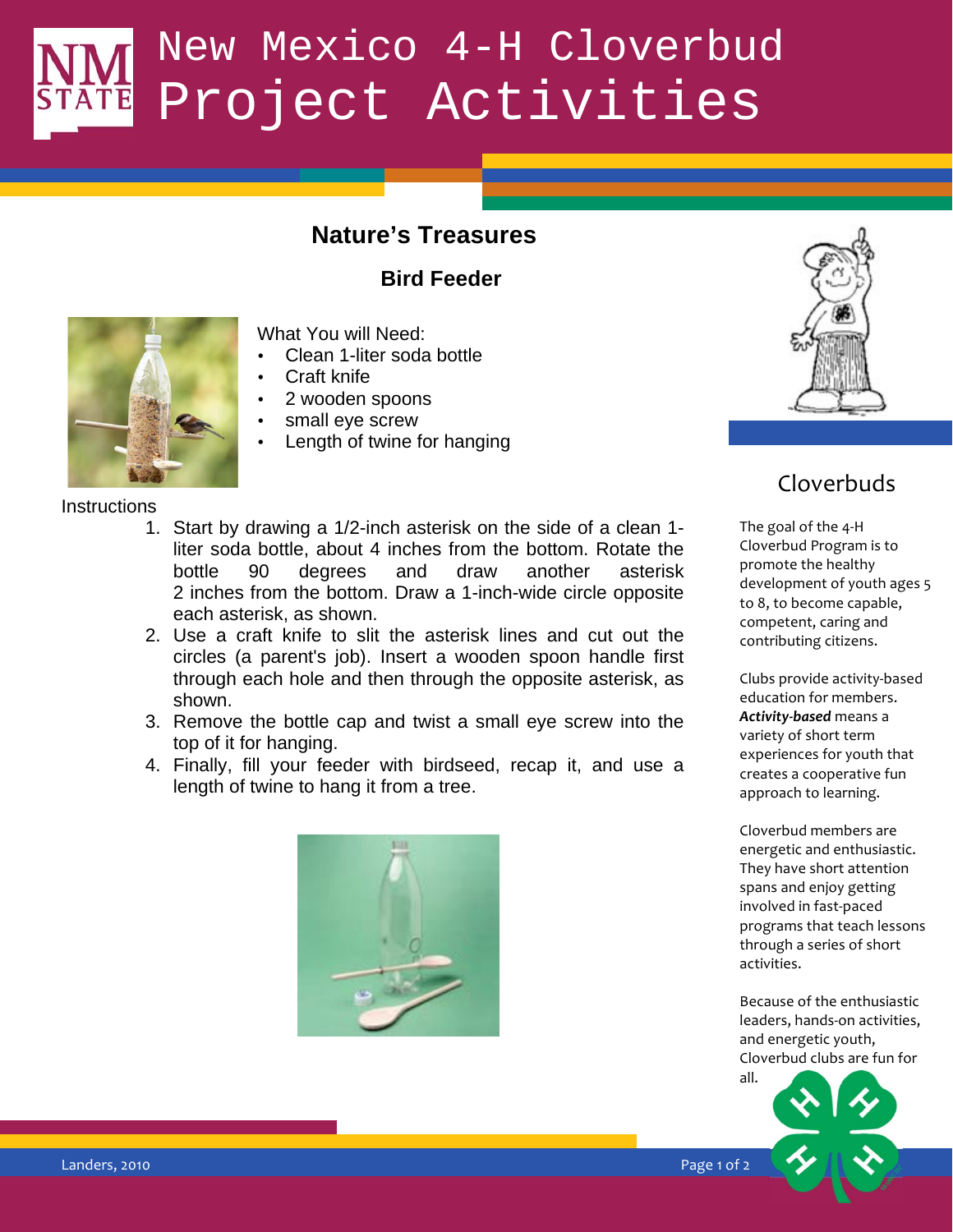### **Nature's Treasures**

#### **Cool Recycling Project Toilet Paper Roll Crafts**

**Toilet paper rolls can be used as a great material for kid crafts.** 

Using toilet paper rolls for craft is a great recycling idea and the fun part is that your kid can use his or hers imagination to create anything they want. **Here are some ideas for you to start with:** 

#### **Animals**

This one is so much fun, your child can create any animal he/she wants using the toilet roll as the base. You can cut pages out of a coloring book or print the off the internet.

#### **Trees**

- Use the roll as a base; let your child paint it.
- Cut a tree top from cardboard, your kid can paint and decorate it.
- located one opposite another. • With scissors make two slits on top of the roll, they should be
- Slip the tree top onto the tree base.

#### **Flowers**

- Cut some cardboard in a shape of flowers and let your kid decorate them.
- For the steam use Popsicle sticks. Once the flower dry make a small cut in the center and insert the stick.
- The toilet roll can be used as a vase.
- Cut a small piece of cardboard and glow it to the bottom of the roll.
- Put the flowers inside the vase.



#### **Nature's Mobile**   $\frac{1}{100}$

These instructions are in your cloverbud book – follow them and make the mobile and then bring to enter at the fair.



## Cloverbuds

The goal of the 4-H Cloverbud Program is to promote the healthy development of youth ages 5 to 8, to become capable, competent, caring and contributing citizens.

Clubs provide activity-based education for members. Activity-based means a variety of short term experiences for youth that creates a cooperative fun approach to learning.

Cloverbud members are energetic and enthusiastic. They have short attention spans and enjoy getting involved in fast-paced programs that teach lessons through a series of short activities.

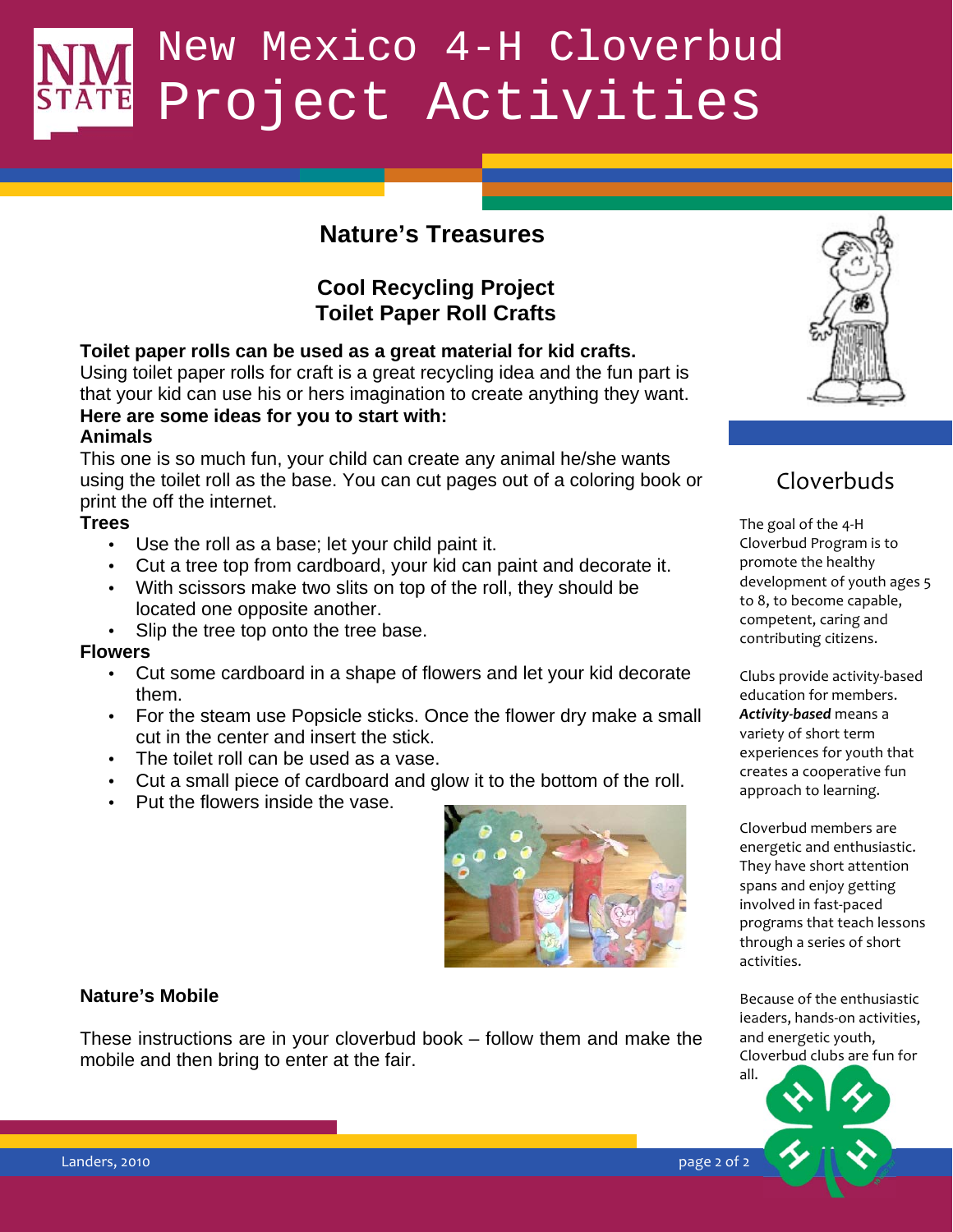### **Our Animal Friends**

#### **Egg Carton Animals**

Materials You Will Need:



#### • Glue

- Scissors
- cotton balls
- black construction paper
- styro-foam egg carton



## Cloverbuds

 $\frac{1}{2}$   $\frac{1}{2}$   $\frac{1}{2}$   $\frac{1}{2}$   $\frac{1}{2}$   $\frac{1}{2}$   $\frac{1}{2}$   $\frac{1}{2}$   $\frac{1}{2}$   $\frac{1}{2}$   $\frac{1}{2}$   $\frac{1}{2}$   $\frac{1}{2}$   $\frac{1}{2}$   $\frac{1}{2}$   $\frac{1}{2}$   $\frac{1}{2}$   $\frac{1}{2}$   $\frac{1}{2}$   $\frac{1}{2}$   $\frac{1}{2}$   $\frac{1}{2}$  The goal of the 4-H Cloverbud Program is to promote the healthy development of youth ages 5 to 8, to become capable, competent, caring and contributing citizens.

> Clubs provide activity-based education for members. **Activity-based** means a variety of short term experiences for youth that creates a cooperative fun approach to learning.

Cloverbud members are energetic and enthusiastic. They have short attention spans and enjoy getting involved in fast-paced programs that teach lessons through a series of short activities.

Because of the enthusiastic leaders, hands-on activities, and energetic youth, Cloverbud clubs are fun for



#### **INSTRUCTIONS**

Fold a small piece of black construction paper and cut out an ear shapes (basically just a U). The fact that you folded first will give you two matching ears cut out one of the cups from the Styrofoam egg carton. Next glue two or three cotton balls onto the cup and then glue on the black ears.

OPTIONAL: you can also cut out small black eyes and a triangle nose, but for really young kids, these pieces will be too fussy for them to work with.

\*\*Note – we will accept any animal made out of egg cartons these are just some ideas, we found these on the internet.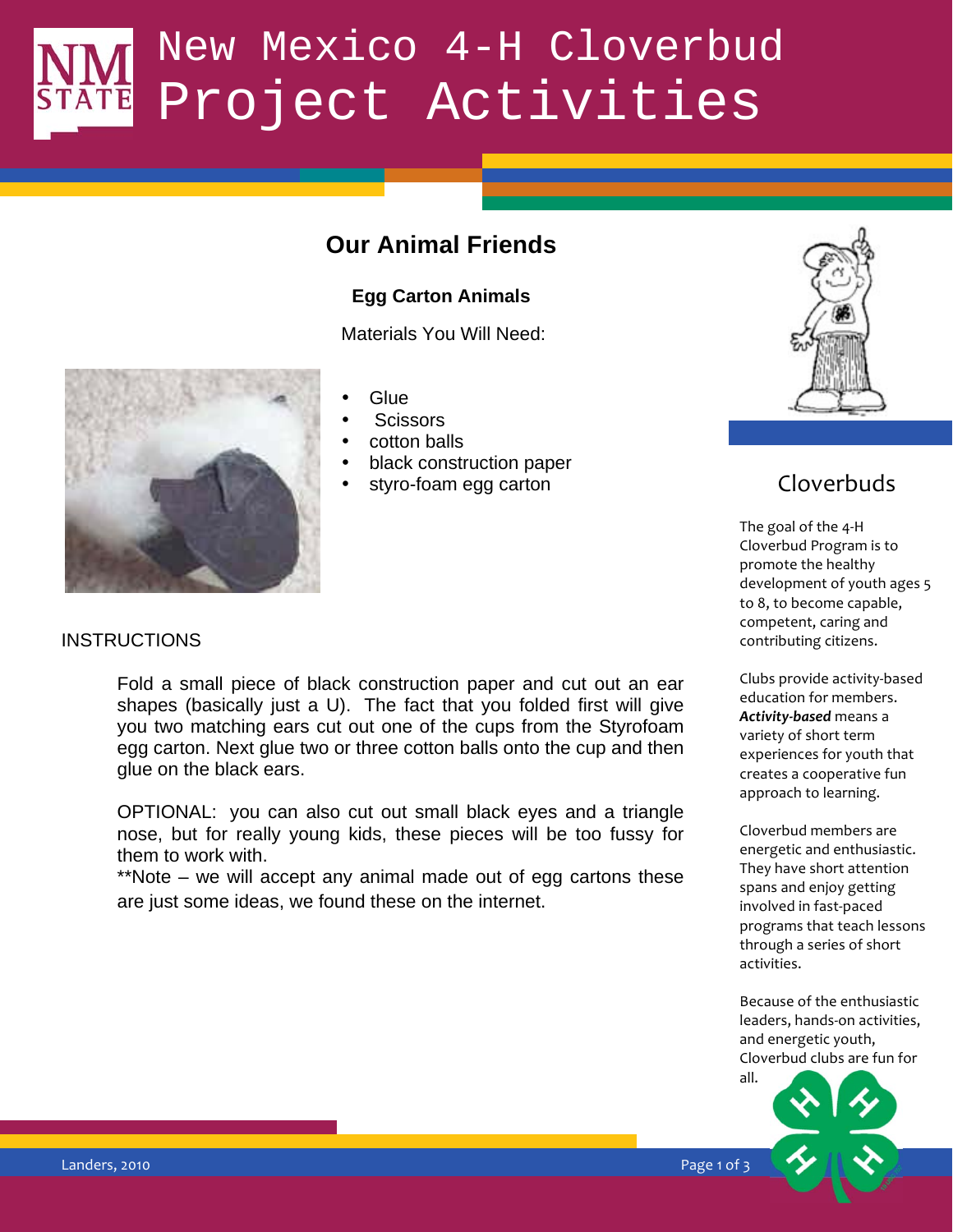## **Our Animal Friends**

### **Crocodile Puppet**

#### **What You will need:**

- o two egg cartons for each child
- o one sheet of green tissue paper per child to cover the lid of one of their cartons
- o craft scissors
- o masking tape in pieces on wax paper ready to use
- o crayons or water-based markers

#### **What to do:**

pre-cut the end two 'cups' out of each pair of cartons leave lids intact

tape cartons shut at the sides so the lids wont pop off when the children  $\frac{1000,0000}{\text{competent}}$ place their hands inside down the length of the cartons

save one of the pairs of end cups to be used for the croc's eyes (the children may later separate them or leave them intact)

tell children that they are going to make a crocodile puppet

encourage them to experiment with the egg cartons (put a hand inside each end where the cups are missing)

place one carton on top of the other so that the cups or 'teeth' are touching together

snapping jaws of a crocodile get children to clap hands up and down on top of each other imitating the

when they have the idea, let them decorate the 'croc'

first, glue the green tissue paper onto the top carton (this makes the croc's snout)

color the center of the eyes and tape them onto the top the croc is now ready to use!



## Cloverbuds

The goal of the 4-H Cloverbud Program is to promote the healthy development of youth ages 5 to 8, to become capable, competent, caring and contributing citizens.

Clubs provide activity-based education for members. **Activity-based** means a variety of short term experiences for youth that creates a cooperative fun approach to learning.

Cloverbud members are energetic and enthusiastic. They have short attention spans and enjoy getting involved in fast-paced programs that teach lessons through a series of short activities.

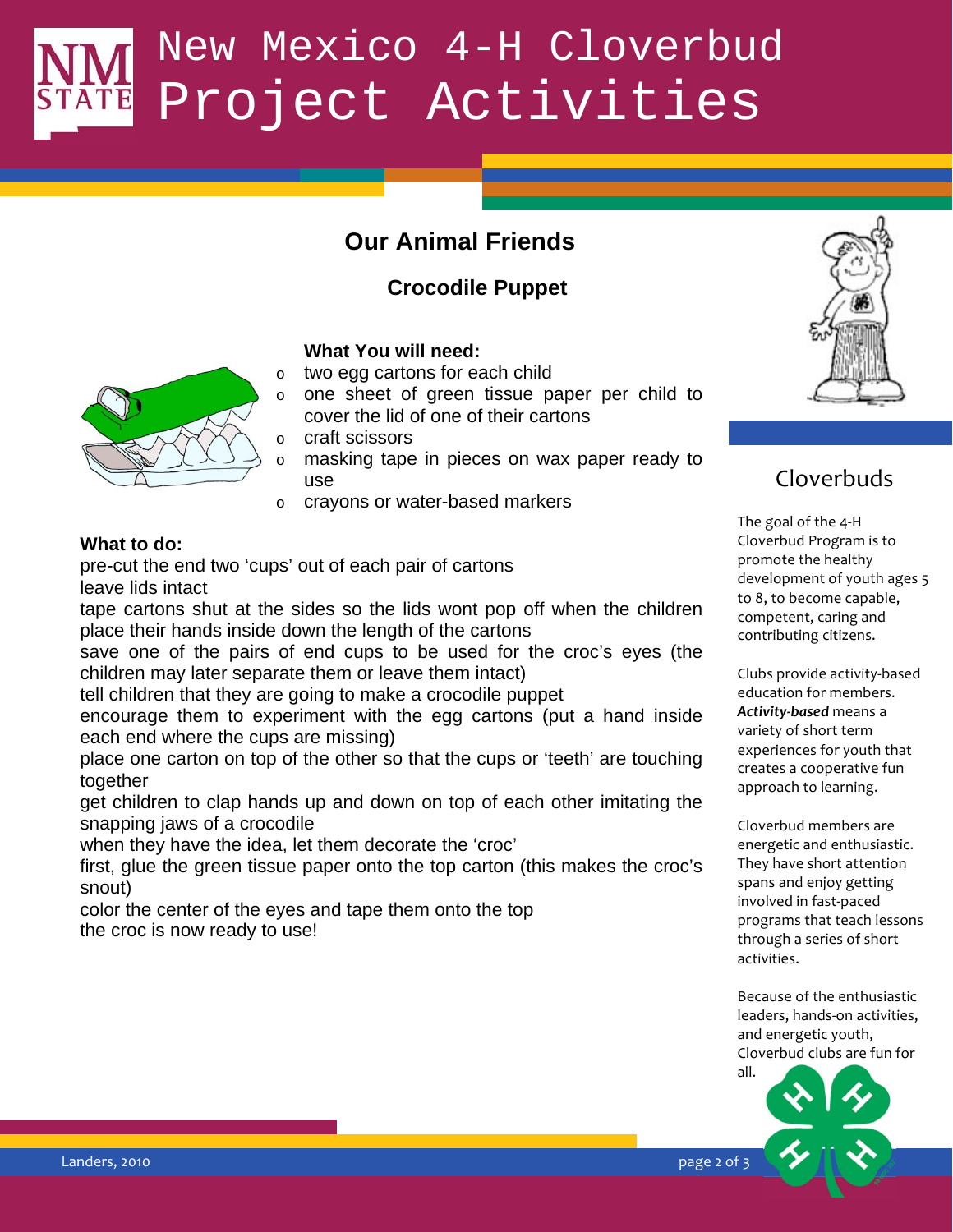## **Our Animal Friends**

#### **Scrapbook of Family Pet & Animal Puzzle**

#### **Scrapbook of Family Pet**

\*\*note if you don't have a pet of your own it can be your grandparents pet or maybe your older brother or sisters show animal. Be creative.

This is a simple project the scrapbook should be small and no larger that a 5x7 scrapbook and it can be made out of foam or any other materials. It can have pictures of the pet that were taken with a camera or pictures that you hand drew. All pictures must be label with pet's name. In the front of the scrapbook write a short story about the pet or something funny that it did.



"This is my brother's show steer and he makes a mess when he eats, sometimes he turns his feed bucket over and that makes me laugh."

#### **Animal Puzzle**

This is another easy project. In your Animal Friends book there's a puzzle – please color that puzzle cut in out like the directions say and glue it back together and then you can enter it in the fair.



### Cloverbuds

\$"#" \$
& The goal of the 4-H Cloverbud Program is to promote the healthy development of youth ages 5 to 8, to become capable, competent, caring and contributing citizens.

> Clubs provide activity-based education for members. **Activity-based** means a variety of short term experiences for youth that creates a cooperative fun approach to learning.

Cloverbud members are energetic and enthusiastic. They have short attention spans and enjoy getting involved in fast-paced programs that teach lessons through a series of short activities.

Because of the enthusiastic leaders, hands-on activities, and energetic youth, Cloverbud clubs are fun for all.  $\mathbf{B}$  and  $\mathbf{B}$  and  $\mathbf{B}$  and  $\mathbf{B}$  and  $\mathbf{B}$  and  $\mathbf{B}$  and  $\mathbf{B}$  and  $\mathbf{B}$  and  $\mathbf{B}$  and  $\mathbf{B}$  and  $\mathbf{B}$  and  $\mathbf{B}$  and  $\mathbf{B}$  and  $\mathbf{B}$  and  $\mathbf{B}$  and  $\mathbf{B}$  and  $\mathbf{B}$  and

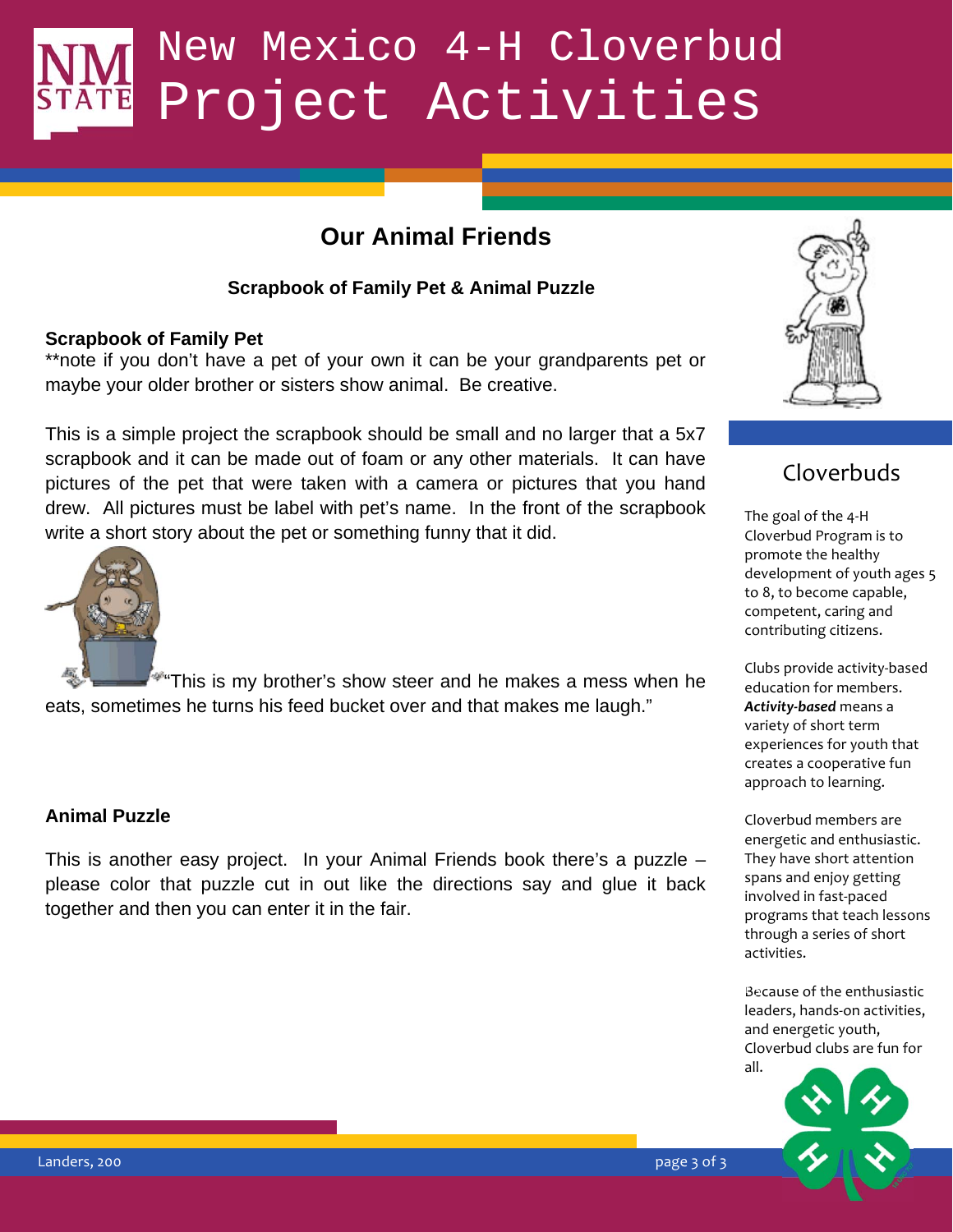## **Playing it Safe**

Bicycle Safety Poster



#### **HOW SAFE ARE YOU**

 $\mathsf{y}$  think. Everyone wants to live in a safe and worry-free environment with their families, however most people are closer to a disaster waiting to happen than they think.

Safety is about using common sense and taking precautions.

Projects that can be entered in the Bi-County Fair by Cloverbud members who are enrolled in this project include:

- Bicycle Safety Poster
- Paper airplane design
- Play it safe indoor

#### **Bicycle Safety Poster**

You Need: 14 x 22 poster board (foam boards, cardboard), color pencils or markers, pictures

Design your poster to show bicycle safety hazards, driving skills, etc. Be creative.



### Cloverbuds

The goal of the 4-H Cloverbud Program is to promote the healthy development of youth ages 5 to 8, to become capable, competent, caring and contributing citizens.

Clubs provide activity-based education for members. **Activity-based** means a variety of short term experiences for youth that creates a cooperative fun approach to learning.

Cloverbud members are energetic and enthusiastic. They have short attention spans and enjoy getting involved in fast-paced programs that teach lessons through a series of short activities.

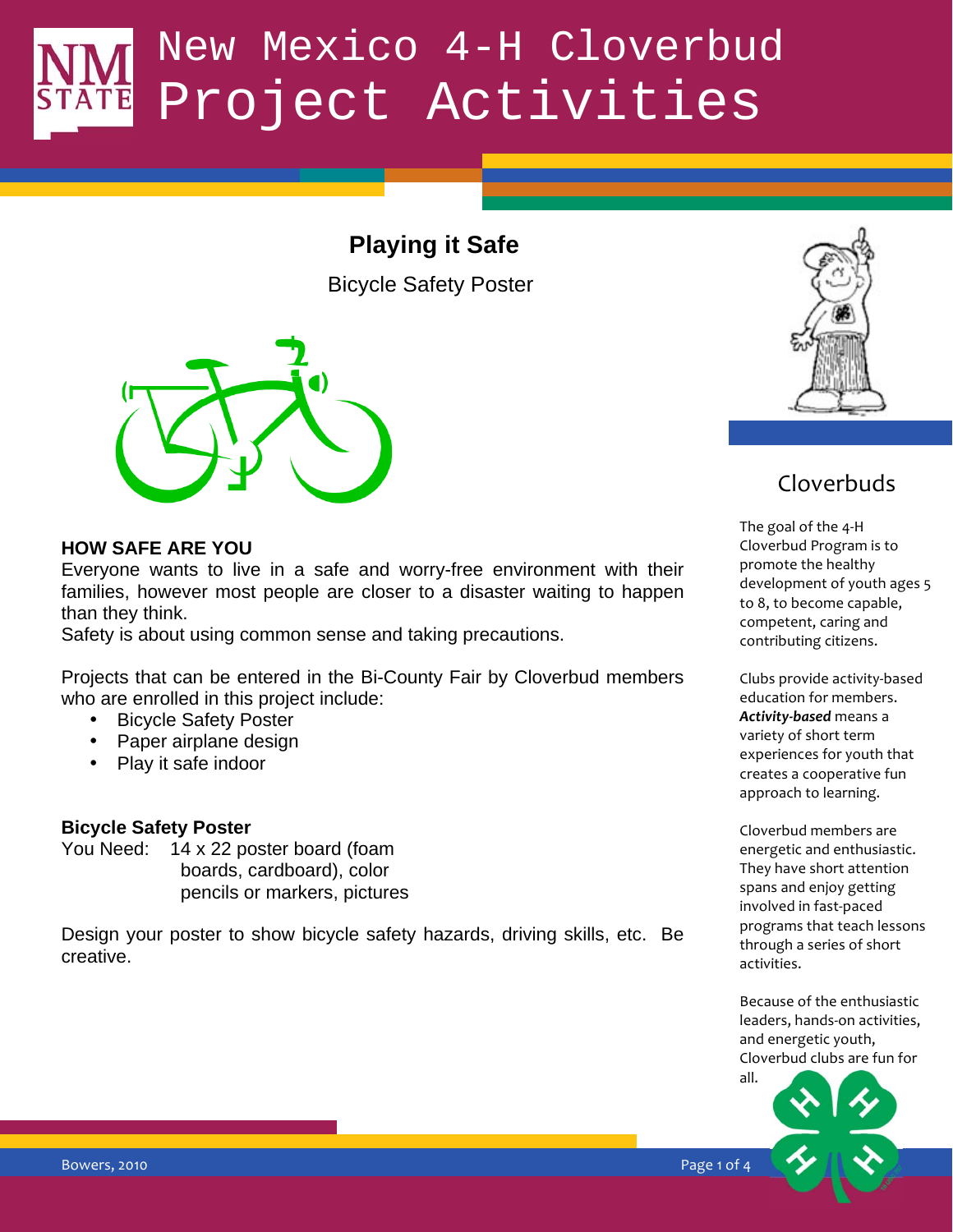## **Playing it Safe**

**Paper Power** 

**What You Will need**: Sturdy or stiff paper  $8\frac{1}{2}$  X 11 Crayons or markers

**Delta** 

flier. Add some up elevator if necessary to produce stable flights.  $\frac{1}{\text{component}}$ This plane flies fast and straight. It is easy to fold and a great all around



Orient the template so that the "UP" arrow is at the top of the page. Then flip the paper over so that none of the fold lines are showing.





### Cloverbuds

The goal of the 4-H Cloverbud Program is to promote the healthy development of youth ages 5 to 8, to become capable, competent, caring and contributing citizens.

Clubs provide activity-based education for members. **Activity-based** means a variety of short term experiences for youth that creates a cooperative fun approach to learning.

Cloverbud members are energetic and enthusiastic. They have short attention spans and enjoy getting involved in fast-paced programs that teach lessons through a series of short activities.

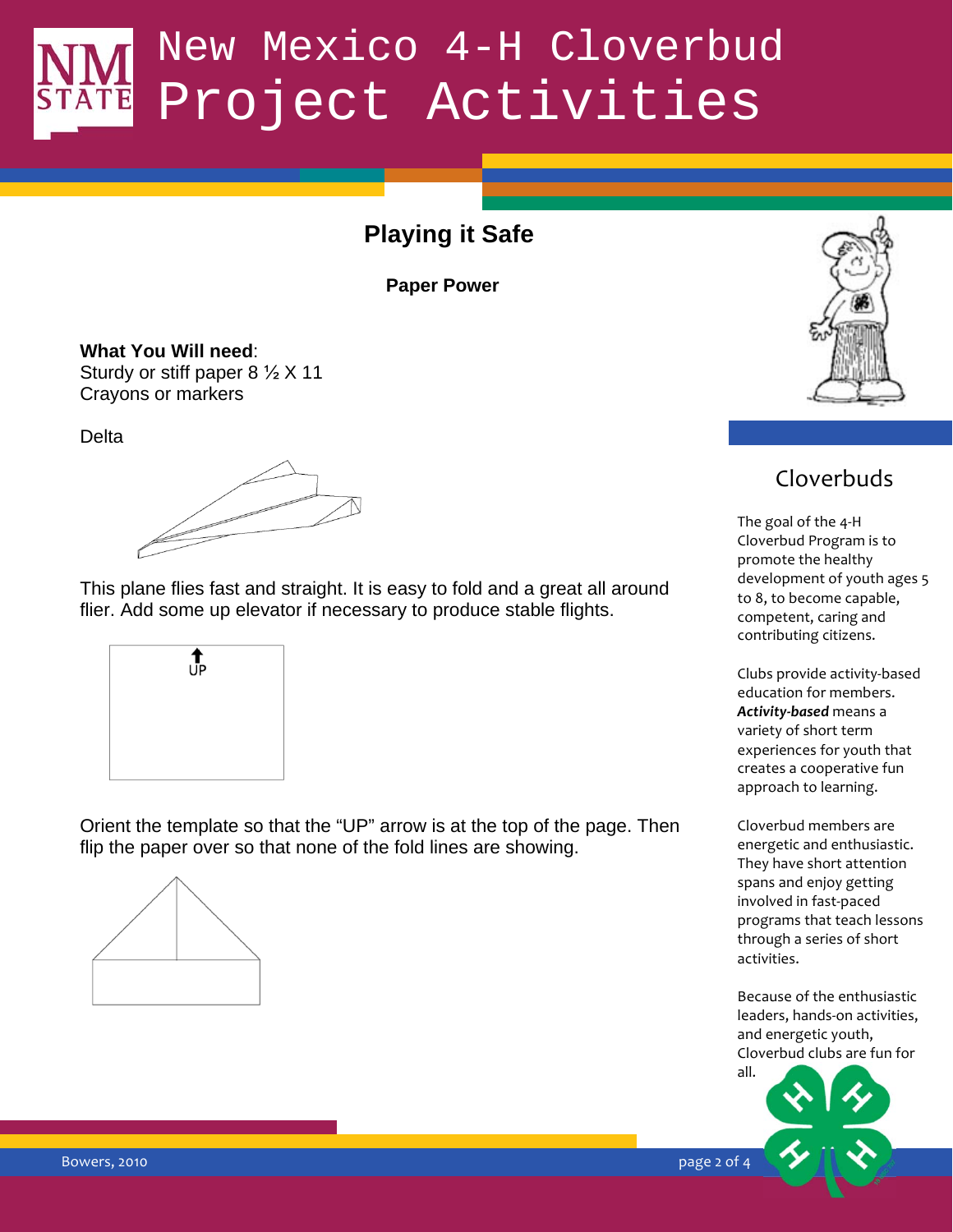## **Playing it Safe**

Fold the top left corner down toward you until fold line 1 becomes visible. Crease along the dotted line and repeat with the top right corner.

Fold the left side over again and crease along fold line 2. Repeat with the right side.



Fold the nose down and toward you along fold line 3.



Fold the right half of the plane over the left half along fold line 4 so that the outside edges of the wings line up.



Fold the wings down along fold lines 5 and the winglets up along fold lines 6. Add wing dihedral by tilting the wings up slightly away from the fuselage. The wings will have a slight "V" shape when viewed from the front. You are ready to fly!



### Cloverbuds

 $\blacksquare$  . The competent of the competent of the competent  $\blacksquare$ The goal of the 4-H Cloverbud Program is to promote the healthy development of youth ages 5 to 8, to become capable, competent, caring and contributing citizens.

> Clubs provide activity-based education for members. **Activity-based** means a variety of short term experiences for youth that creates a cooperative fun approach to learning.

Cloverbud members are energetic and enthusiastic. They have short attention spans and enjoy getting involved in fast-paced programs that teach lessons through a series of short activities.

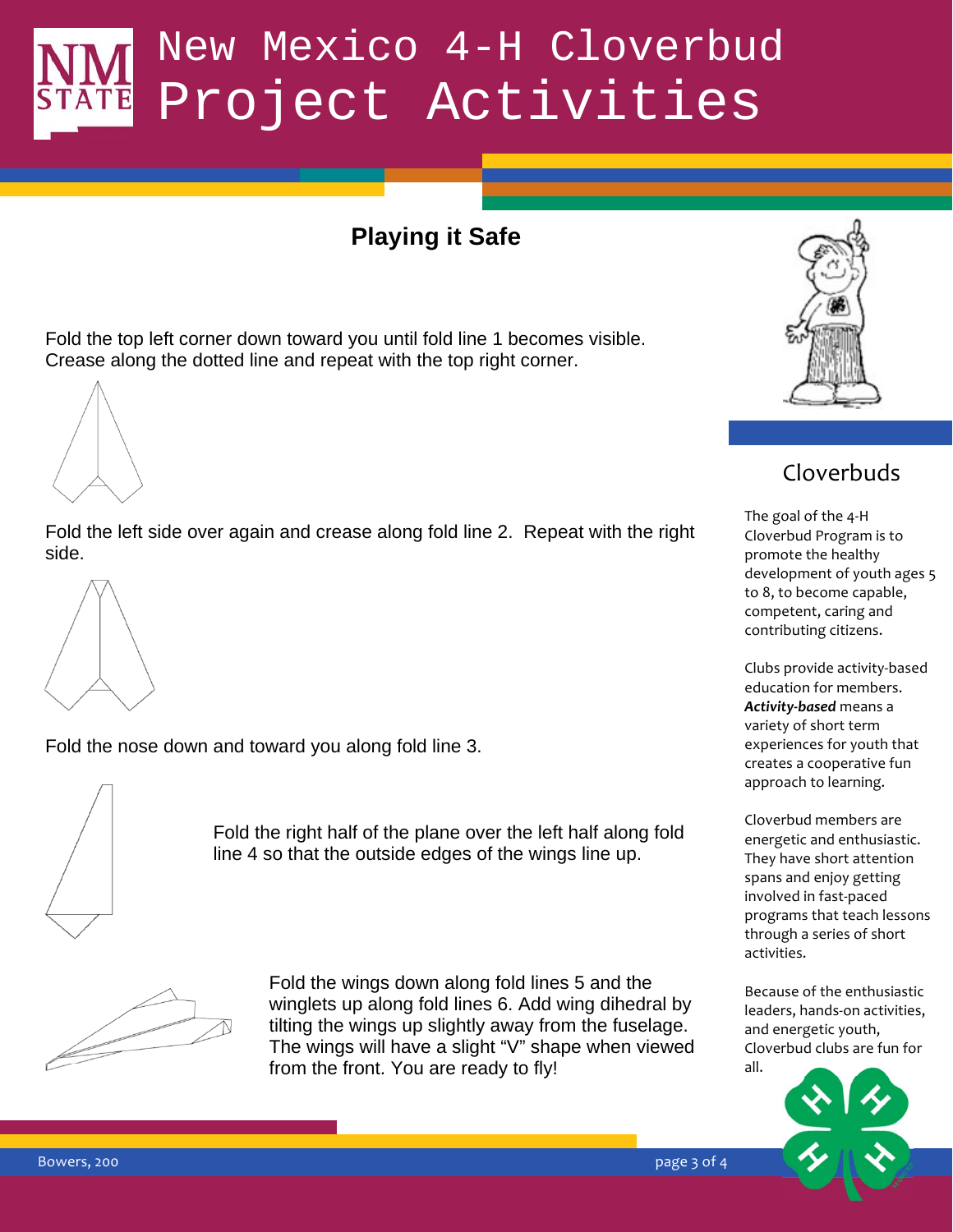## **Playing it Safe**

### **Build an Emergency Kit**

#### **Put together you family Emergency Kit**

l

- Design an emergency contact book or card.
- List all emergency numbers for example 911, parents, grandmother, aunt or other family member include family allergies to food drug, etc. (Place in Zip-Lock bag to keep dry)
- First aid kit (items to include: Q-Tips, Hand Sanitizers, Sterile Gauze, Band-Aids, Burn Jel, Butterfly Bandages, Sting relief Wipes, scissors, Aspirin, Ibuprofen, Small Instant Cold Pack, Eye Wash, Alcohol, Hydrogen Peroxide, etc.)
- Other items to include radio, emergency blanket, flash lights, garbage bags, whistle, leathermen, permanent marker, paper, pencils, pens, tape, etc.
- Water resistant back pack or plastic box no larger than 14 X 10 to store competent all items. (store in safe place).





## Cloverbuds

The goal of the 4-H Cloverbud Program is to promote the healthy development of youth ages 5 to 8, to become capable, competent, caring and contributing citizens.

Clubs provide activity-based education for members. **Activity-based** means a variety of short term experiences for youth that creates a cooperative fun approach to learning.

Cloverbud members are energetic and enthusiastic. They have short attention spans and enjoy getting involved in fast-paced programs that teach lessons through a series of short activities.

Because of the enthusiastic leaders, hands-on activities, and energetic youth, Cloverbud clubs are fun for all.



Bowers, 2010  %#\$# '
'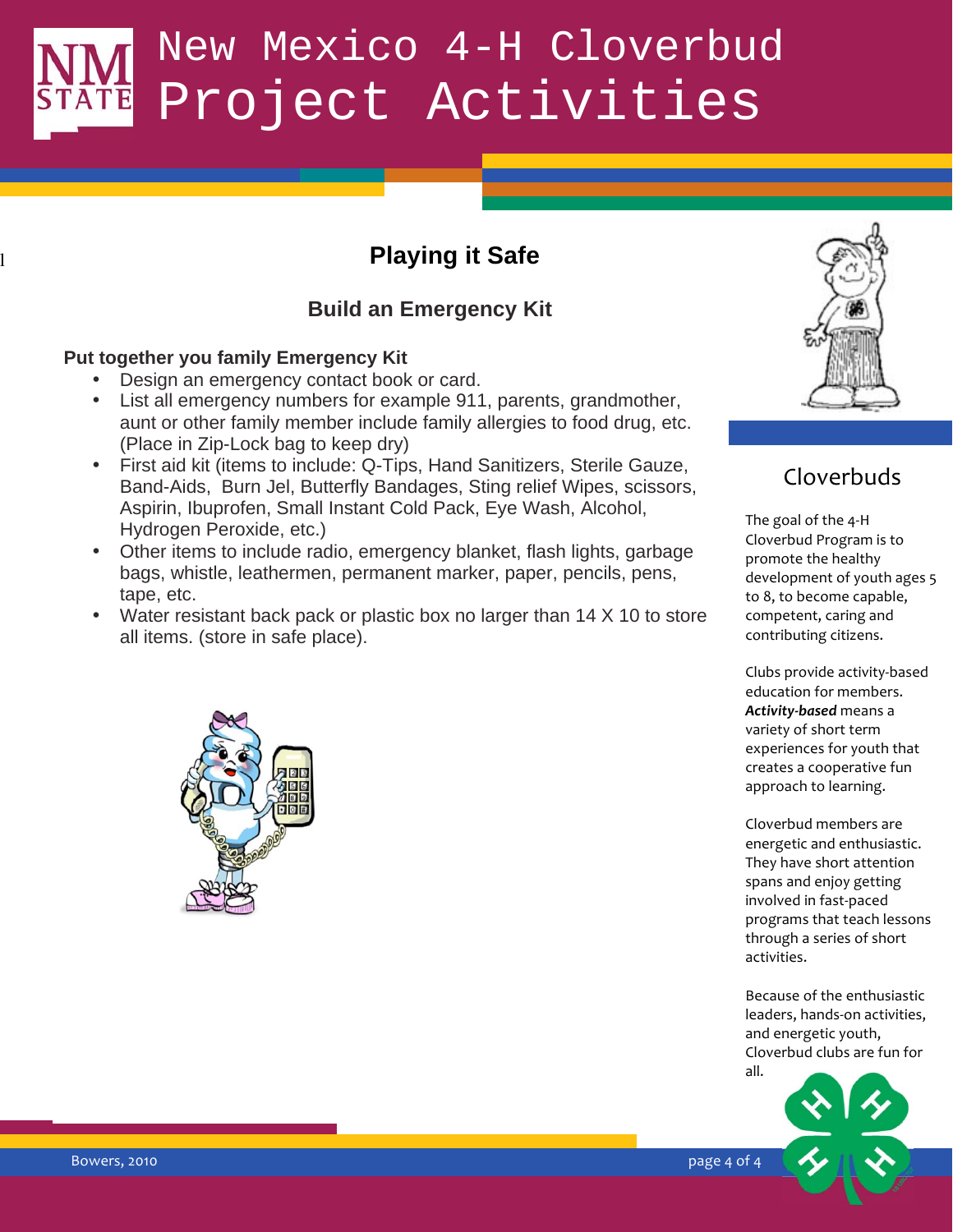## **Shopping Smart Money Saving Container**

#### **What You Will Need:**

**Scissors** 1- Container w/lid (coffee can, oat meal container, plastic liter bottle or Pringles can). Construction or tissue paper Tacky Glue Markers, pencils, crayon, etc. to draw with.

Added your own creative touches (stickers, buttons, beads, etc.)

- 1 Place Oatmeal can in upright position measure and cut the paper to cover the exterior leaving  $\frac{1}{2}$  inch to overlap.
- 2 Glue the paper to the canister.
- 3 Add your own creative touch to personalize your bank.
- 4 Cut a 1  $\frac{1}{4}$  x  $\frac{1}{4}$  inch slit on the center of the lid (this will allow coins to enter).





### Cloverbuds

The goal of the 4-H Cloverbud Program is to promote the healthy development of youth ages 5 to 8, to become capable, competent, caring and contributing citizens.

Clubs provide activity-based education for members. **Activity-based** means a variety of short term experiences for youth that creates a cooperative fun approach to learning.

Cloverbud members are energetic and enthusiastic. They have short attention spans and enjoy getting involved in fast-paced programs that teach lessons through a series of short activities.

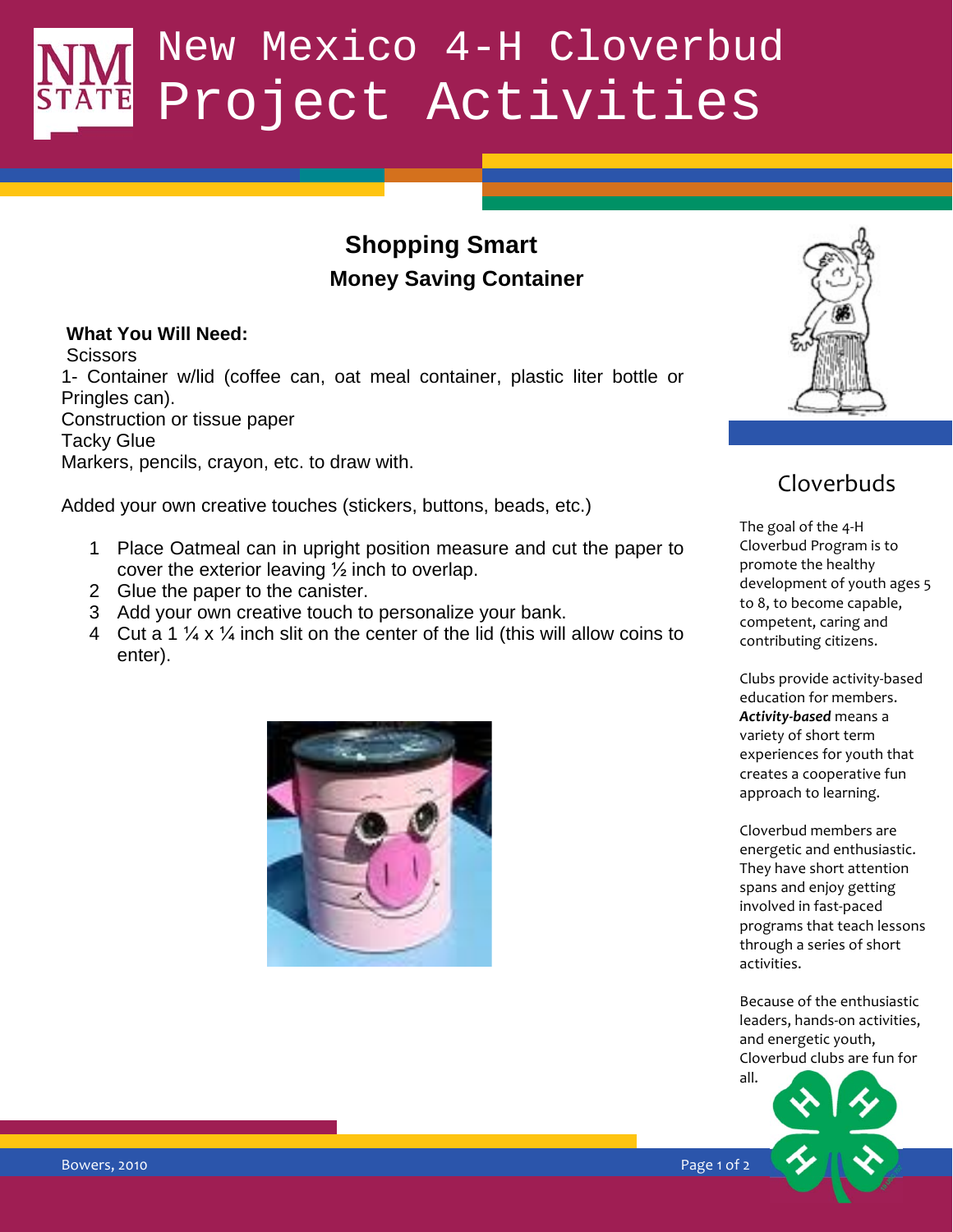## **Shopping Smart**

### **Stitchin' Time & Sit Upon**



#### **Stitchin' Time**

What You Will Need: Drawing paper, cloth, large needle Pencil, sewing carbon paper Masking tape, cardboard (the size of your picture, and your choice of color (4 ply yarn for stitchin').

- 1 Draw a picture of a house, or other favorite thing.
- 2 Put carbon paper under your drawing and lightly trace the lines onto the cloth.
- 3 Thread your needle. Double the yarn and make a knot at the end.  $\frac{1}{1000}$  competent.
- 4 Push the needle through the backside of the cloth. Pull the yarn through until the knot stops it. Stitch in and out of the cloth along the lines.
- 5 Stretch your cloth picture over cardboard. Tape edges around the back. Stand up to display.



**Sit Upon** 

What You Will Need: Scissors, newspapers (about 10) Need, thread (heavy) 1 yard of denim (old jeans) Measuring tape, pencil

- 1 Cut 2 pieces of fabric 18x18.
- 2 Face right sides together and pin on three sides.
- 3 Iron the open end back 5/8 inch
- 4 Turn inside out and fill with newspapers to desired thickness.
- 5 Stitch the opening with small whipstitches to the end and tie off with a knot.



## Cloverbuds

The goal of the 4-H Cloverbud Program is to promote the healthy development of youth ages 5 to 8, to become capable, competent, caring and contributing citizens.

Clubs provide activity-based education for members. **Activity-based** means a variety of short term experiences for youth that creates a cooperative fun approach to learning.

Cloverbud members are energetic and enthusiastic. They have short attention spans and enjoy getting involved in fast-paced programs that teach lessons through a series of short activities.

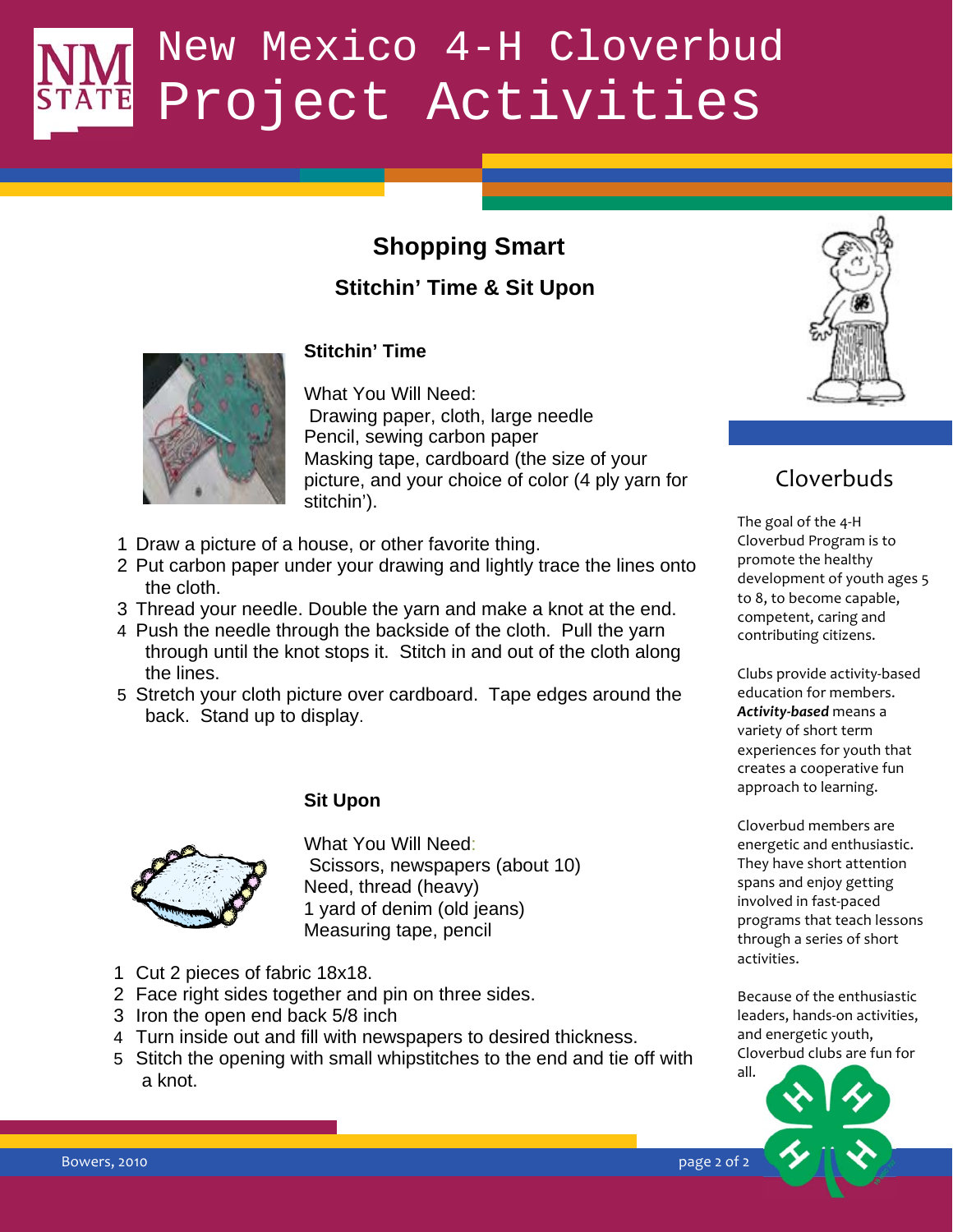## **Stomp, Blow and Splash: Soil, Air and Water**

### **Rain Gauge**



#### What You Will Need:

- a clear plastic soda bottle
- a pair of scissors
- a permanent marker with a sharp point
- small stones or aquarium gravel
- water
- ruler
- 1. Cut off the top part of the bottle (you may want to ask an adult to help).
- \$"#" \$
% falling over. 2. Fill the curved part of the bottom of the bottle with small stones or aquarium gravel. This will weight your rain gauge to keep it from
- 3. Pour enough water into the bottle to cover the stones. Use the marker to draw a line at the top surface of the water.
- 4. Mark a "0" next to the line. This is your baseline.
- 5. Use the ruler and marker to measure 1", 2", and 3" up the bottle from the baseline. Draw a line at each inch mark and label the lines. (Tip: you may want to empty the water out of the bottle before doing this, so you can lay the bottle on its side to measure.)
- 6. Use the ruler and marker to measure and mark  $\frac{1}{2}$ , 1  $\frac{1}{2}$ , and 2  $\frac{1}{2}$ .
- 7. If you want to make your rain gauge more accurate, use the ruler and marker to measure and mark  $\frac{1}{4}$ ,  $\frac{3}{4}$ , 1  $\frac{1}{4}$ , 1  $\frac{3}{4}$ , etc. on the bottle.
- 8. Wait for rain!
- 9. When the weather forecast predicts rain, or rain starts falling, add water to your rain gauge up to the baseline.
- 10. Put the rain gauge outside to catch the rainwater.
- 11. When the rain stops, check to see how many inches of rain fell into your rain gauge!

You may want to make a chart to keep track of how much rain falls in a week or a month. On the chart, list the date it rained and how many inches of rain fell. Add up the rainfall at the end of the week or month.

**Important! Be sure the rain gauge is filled to the baseline before you begin collecting.** 



## Cloverbuds

The goal of the 4-H Cloverbud Program is to promote the healthy development of youth ages 5 to 8, to become capable, competent, caring and contributing citizens.

Clubs provide activity-based education for members. **Activity-based** means a variety of short term experiences for youth that creates a cooperative fun approach to learning.

Cloverbud members are energetic and enthusiastic. They have short attention spans and enjoy getting involved in fast-paced programs that teach lessons through a series of short activities.

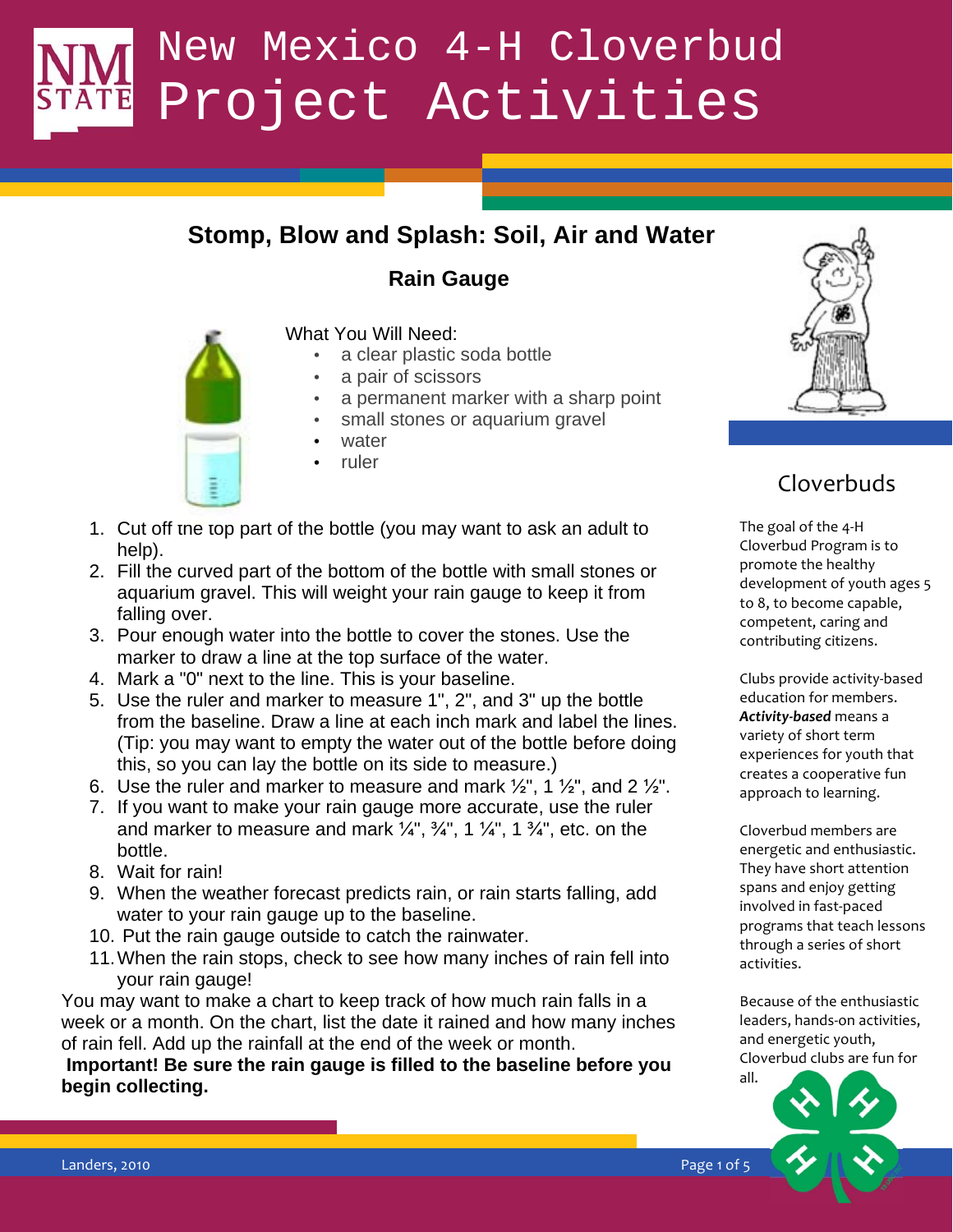## **Stomp, Blow and Splash: Soil, Air and Water**

### **Pin Wheel**

You may decorate the pinwheels with tiny stickers or however you want before assembling them.

Parental supervision is recommended due to the straight pins!

#### **What you'll need:**

To make 1 pinwheel:

- Colored or Clear Tabbed plastic file folder, letter size
- Ruler
- Thin line marker
- Scissors
- Needle
- **Straight Pin**
- Unsharpened pencil with eraser or a small size dowel
- Dime

#### **How to make it:**

Note: You can make about 8 pinwheels from one folder.

- 1. If short side of the folder is closed, try popping open the end. Lie the folder out flat.
- 2. Mark and cut a 4 1/2" square out of the plastic file folder.
- 3. Place the dime in the middle of the square. Trace around it.
- 4. Cut diagonally from one corner towards the opposite corner. Stop cutting when you reach the mark you made from the dime.
	- 5. Repeat for following 3 corners.
	- 6. You now have 4 cut sections.
	- 7. Take the needle and push through the very center of the pinwheel, coming from the back of the pinwheel. (Do not push the needle all the way through, it will hold the points of the pinwheel)
	- 8. Take the right corner of the first section and bend to the middle of the pinwheel. Push over the needle to hold.
	- 9. Take one corner of the NEXT section and bend the right corner to the middle of the pinwheel. Push over the needle to hold.
	- 10. Repeat for other two sections.



### Cloverbuds

Straight Pin the competent, caring and the competent, caring and The goal of the 4-H Cloverbud Program is to promote the healthy development of youth ages 5 to 8, to become capable, contributing citizens.

> Clubs provide activity-based education for members. **Activity-based** means a variety of short term experiences for youth that creates a cooperative fun approach to learning.

Cloverbud members are energetic and enthusiastic. They have short attention spans and enjoy getting involved in fast-paced programs that teach lessons through a series of short activities.

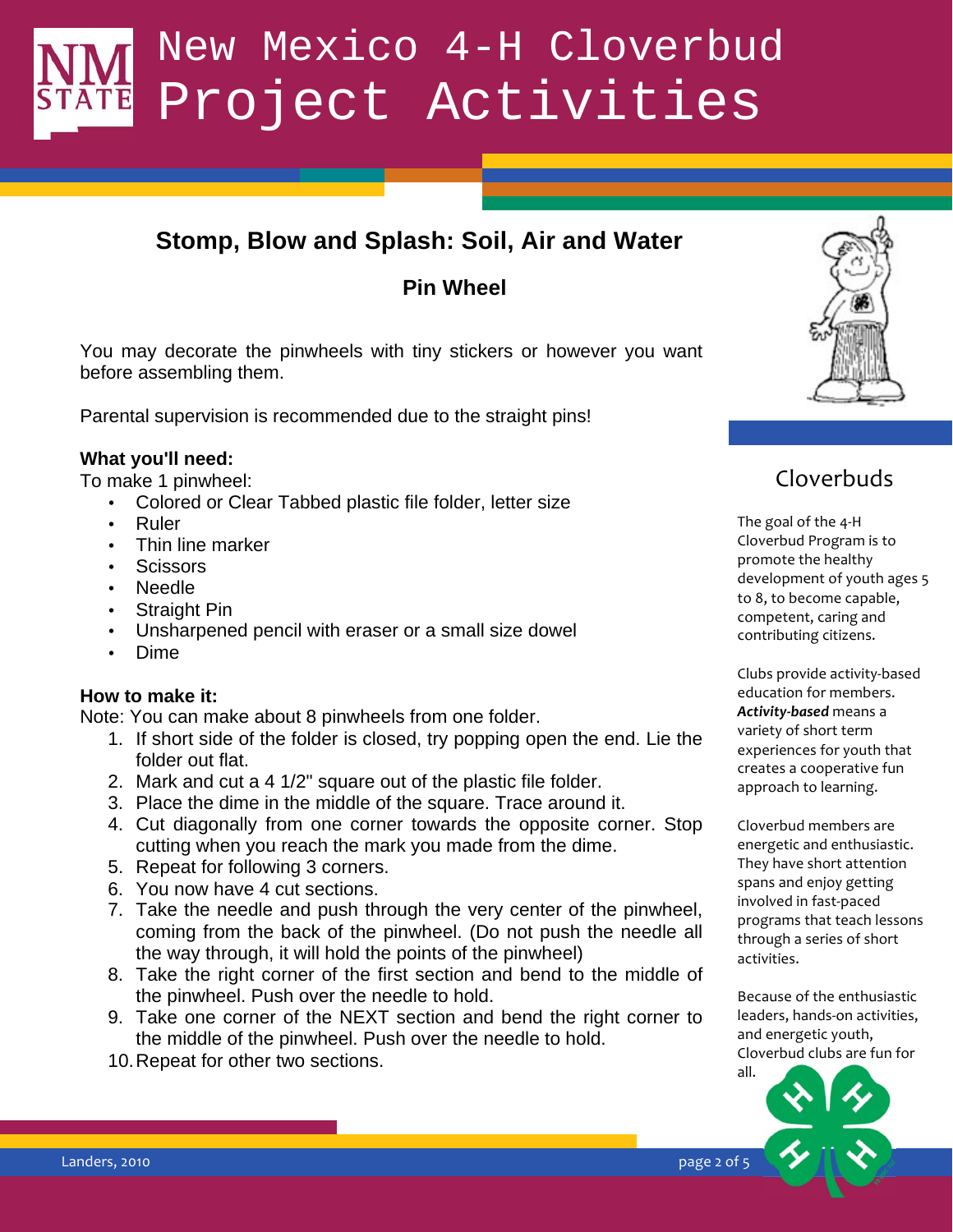## **Stomp, Blow and Splash: Soil, Air and Water**

### **Pin Wheel**

- 11. Remove from needle, carefully holding the sections together.
- 12. Push the straight pin through the front of the pinwheel completely through the back.
- 13. Push the pinwheel into the eraser of the pencil. Let the pinwheel loosen up between the corners and the back. Blow on the pinwheel and watch it spin.

Note: Please watch the children with the straight pins!





## Cloverbuds

The goal of the 4-H Cloverbud Program is to promote the healthy development of youth ages 5 to 8, to become capable, competent, caring and contributing citizens.

Clubs provide activity-based education for members. **Activity-based** means a variety of short term experiences for youth that creates a cooperative fun approach to learning.

Cloverbud members are energetic and enthusiastic. They have short attention spans and enjoy getting involved in fast-paced programs that teach lessons through a series of short activities.

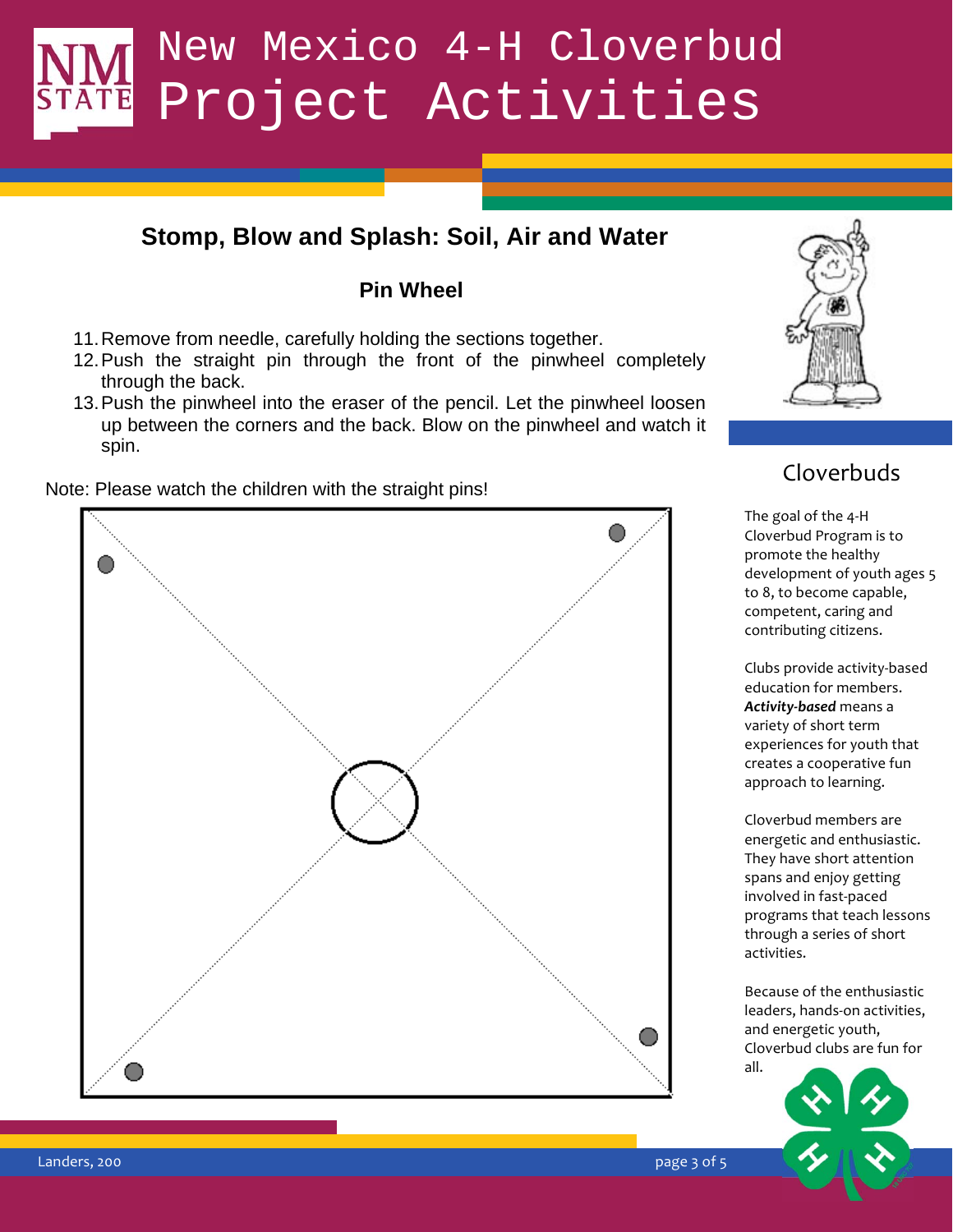## **Stomp, Blow and Splash: Soil, Air and Water**

### **Homemade Kite**

#### **Parts of a Kite**

A kite consists of these basic parts:

The Spine: the up-and-down, or vertical stick that you build your kite around. The Spar: the support stick(s) that are placed crossways or at a slant over the spine. Sometimes they are curved or bowed.

The Frame: the joined spine and spars, usually with a string connecting their ends that form the shape of the kite and make a support for the cover.

The Cover: the paper, plastic, or cloth that covers the frame to make a kite. The Bridle: one or more strings attached to the spine or spars, which help control the kite in the air.

The Flying Line: the string running from the kites' bridle, where you hold to fly the kite.

The Tail: a long strip of paper or plastic of ribbon that helps to balance the kite competent in flight. Not all kites need tails.

The Reel: the object you use to wind your flying line, to keep it form getting tangled or flying away.

#### **DIAMOND KITE**

Materials**:**

- 1. butcher cord or thin garden twine
- 2. scotch tape or glue
- 3. 1 sheet of strong paper (40 inches x 40 inches)
- 4. 2 strong, straight wooden sticks of bamboo or wooden doweling 35 inches and 40 inches
- 5. markers, paint or crayons to decorate you kite.



#### **Instructions**

1. Make a cross with the two sticks, with the shorter stick placed horizontally across the longer stick. Make sure that both sides of the cross piece is equal in width.

2. Tie the two sticks together with the string in such a way as to make sure that they are at right angles to each other. A good way to ensure that the joint is strong to put a dab of glue to stick it in place.



## Cloverbuds

The goal of the 4-H Cloverbud Program is to promote the healthy development of youth ages 5 to 8, to become capable, competent, caring and contributing citizens.

Clubs provide activity-based education for members. **Activity-based** means a variety of short term experiences for youth that creates a cooperative fun approach to learning.

Cloverbud members are energetic and enthusiastic. They have short attention spans and enjoy getting involved in fast-paced programs that teach lessons through a series of short activities.

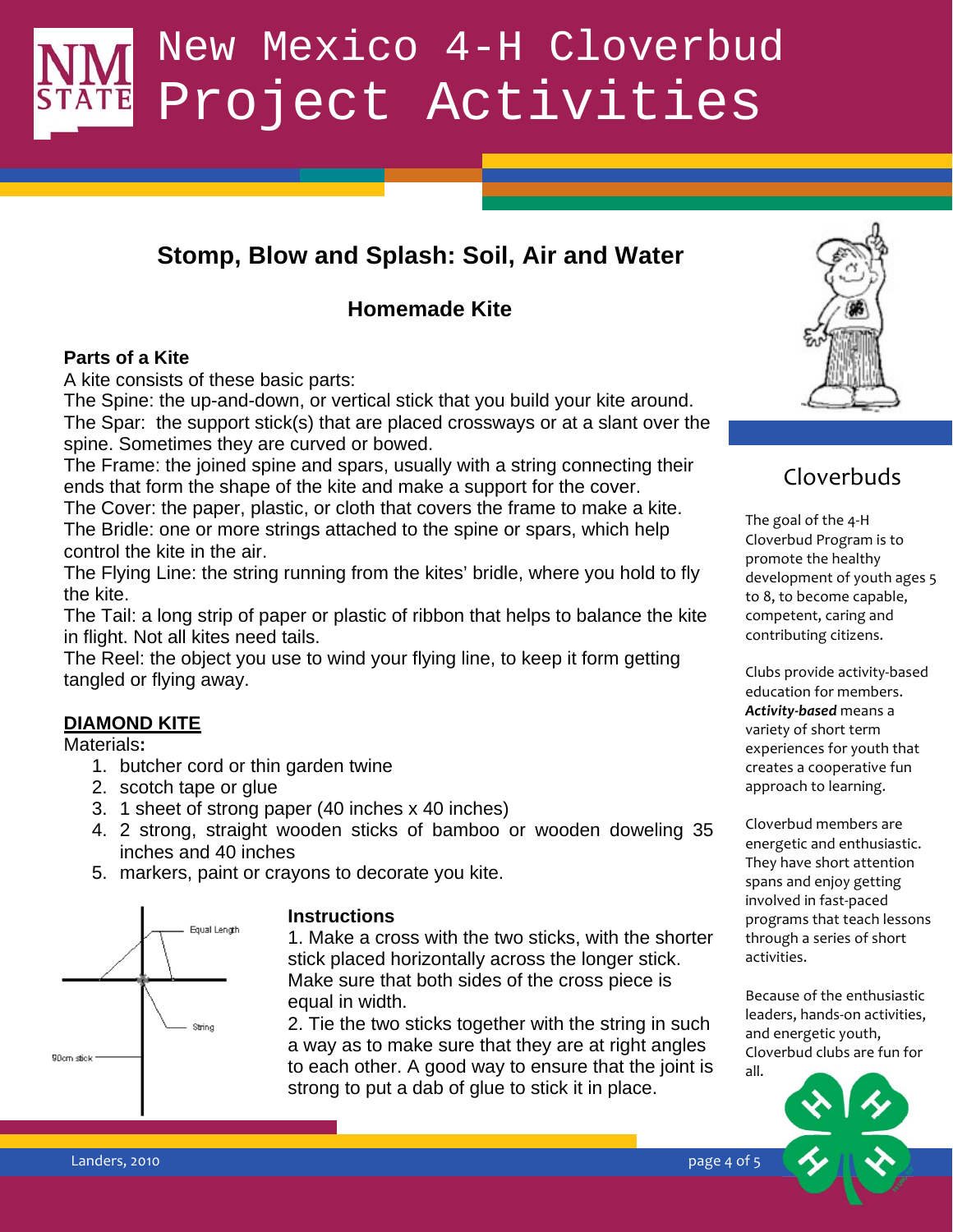### **Stomp, Blow and Splash: Soil, Air and Water**

#### **Homemade Kite**

3. Cut a notch at each end of both sticks. Make it deep enough for the type of string you are using to fit in to. Cut a piece of string long enough to stretch all around the kite frame. Make a loop in the top notch and fasten it by wrapping the string around the stick. Stretch the string through the notch at one end of the cross-piece, and make another loop at the bottom. Stretch the string through the notch at one end of the loop at the bottom. Stretch the string through the notch at the other end of the cross-piece. Finish by wrapping the string a few times around the top of the stick and cutting off what you don't need. This string frame must be taut, but not so tight as to warp the sticks.

4. Lay the sail material flat and place the stick frame face down on top. Cut around it, leaving about  $1 - 11/2$  inches for a margin. Fold these edges over the string frame and tape or glue it down so that the material is tight.

other end of the string to the loop at the bottom. Tie another small loop in the  $\frac{10^{-8}}{20}$  connectent. 5. Cut a piece of string about 48 inches long and tie one end to the loop at the string just above the intersection of the two cross pieces. This will be the kite's bridle, the string to which the flying line is attached.



6. Make a tail by tying a small ribbon roughly every 4 inches along the length of string. Attach the tail to the loop at the bottom of the kite. 7. Decorate!



### Cloverbuds

The goal of the 4-H Cloverbud Program is to promote the healthy development of youth ages 5 to 8, to become capable, competent, caring and contributing citizens.

Clubs provide activity-based education for members. Activity-based means a variety of short term experiences for youth that creates a cooperative fun approach to learning.

Cloverbud members are energetic and enthusiastic. They have short attention spans and enjoy getting involved in fast-paced programs that teach lessons through a series of short activities.

Because of the enthusiastic leaders, hands-on activities, and energetic youth, Cloverbud clubs are fun for all.



l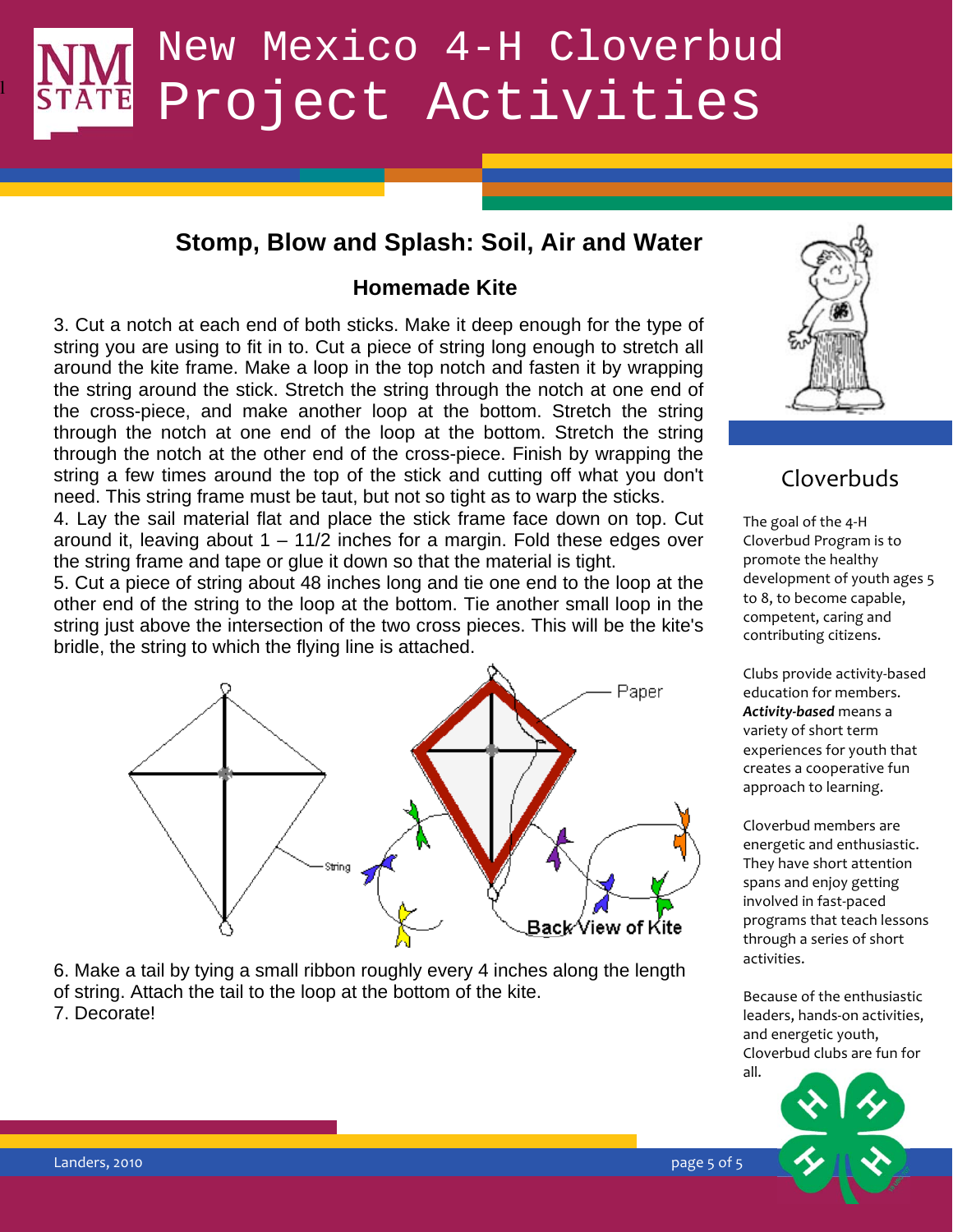## The Way Things Grow **Terrarium**



#### **What You Will Need:**

- One 2-liter bottle of soda (with cap)
- Potting Soil
- A handful of small stones or pebbles
- A Marker
- **Scissors**
- Seeds
- Seedlings (small plants) this is optional if you want to start right out with plants in your terrarium



Here is how you arrange the materials in your bottle from the bottom up:

- 1. Pebbles
- 2. Soil
- 3. Plants

Moss and charcoal are optional if you want to add them.

An Explanation of why you build your terrarium like this.

**Why Pebbles?** The pebbles at the bottom allow excess water to flow to the bottom of the bottle. This will prevent it from soaking the soil and making it muddy. As the temperature inside the bottle rises from sunlight the water will be drawn up into the bottle. It becomes like the earth with a nice cycle of water flow just like rain. Dew will even collect on the inside top of your bottle then slowly drip down onto the plants like rain.



## Cloverbuds

to 8, to become capable, The goal of the 4-H Cloverbud Program is to promote the healthy development of youth ages 5 competent, caring and contributing citizens.

> Clubs provide activity-based education for members. Activity-based means a variety of short term experiences for youth that creates a cooperative fun approach to learning.

Cloverbud members are energetic and enthusiastic. They have short attention spans and enjoy getting involved in fast-paced programs that teach lessons through a series of short activities.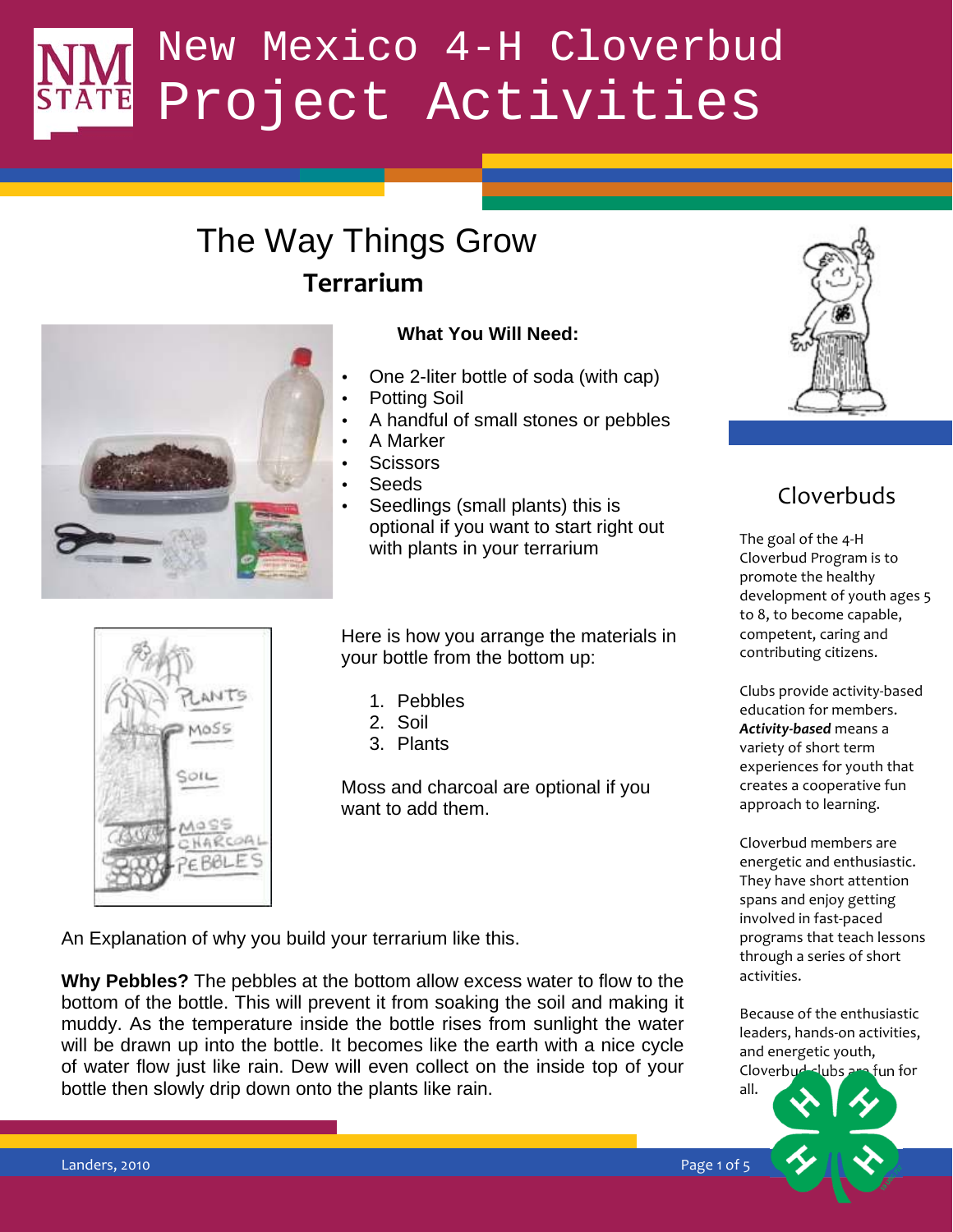## The Way Things Grow

## **Terrarium**

**Why the Soil?** This is the nutrition for the plants. They will absorb the nutrients from the soil with their roots.







**Step 1:** Draw a line around the bottle about six inches up. You can use a neat little trick to make a nice straight line rest the marker on the top of an upside down coffee cup then I rotate the 2 liter bottle. It makes a nice straight line.

**Example 2018** Cut the bottle along the line with a pair of comparison of the line with a pair of comparison of the state of the state of the state of the state of the state of the state of the state of the state of the st scissors. You may need to start a small hole in the bottle before you can cut it with the scissors. Please ask a parent or adult to help you with this cutting of the bottle.

> Place a handful of stones in the bottom half of the bottle. About 1-2 inches deep should be good.

Place your soil in the bottle fill it to about 1 inch from the top.

Now Plant your seeds! You should plant 6 to 10 seeds and later as they grow you can pluck out some of the weaker ones and leave the 2 or 3 best ones.



### Cloverbuds

competent, caring and The goal of the 4-H Cloverbud Program is to promote the healthy development of youth ages 5 to 8, to become capable, contributing citizens.

Clubs provide activity-based education for members. **Activity-based** means a variety of short term experiences for youth that creates a cooperative fun approach to learning.

Cloverbud members are energetic and enthusiastic. They have short attention spans and enjoy getting involved in fast-paced programs that teach lessons through a series of short activities.

Because of the enthusiastic leaders, hands-on activities, and energetic youth, Cloverbud clubs are fun for



Landers, 2010  $\qquad$  ''  $\qquad$ ''  $\qquad$ ''  $\qquad$ ''  $\qquad$ ''  $\qquad$ ''  $\qquad$ ''  $\qquad$ ''  $\qquad$ ''  $\qquad$ ''  $\qquad$ ''  $\qquad$ ''  $\qquad$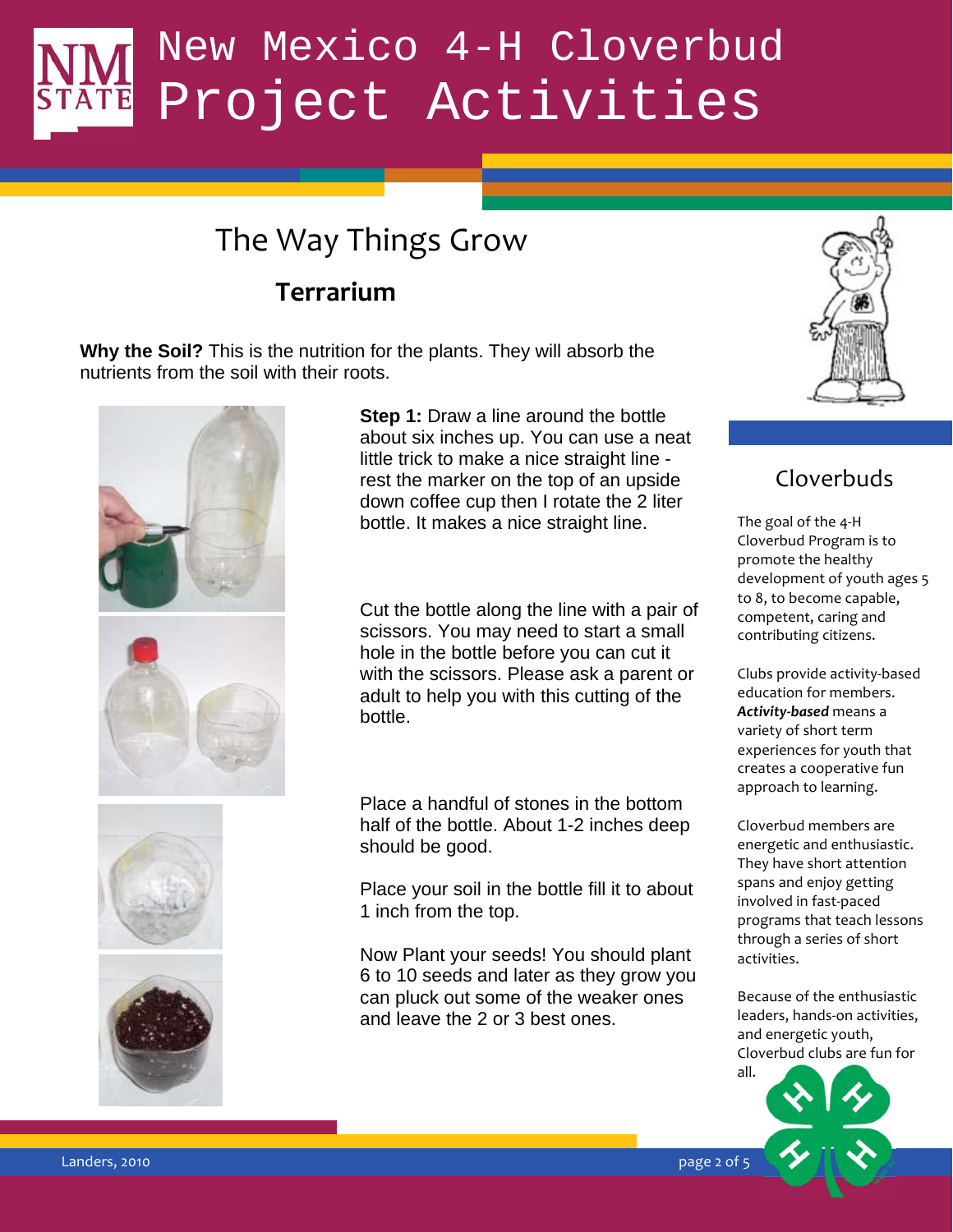## The Way Things Grow

## **Terrarium**

**Don't forget to water your terrarium before placing the top on. The soil should be moist but not soaked.** 



Now Place the top on. It's recommend you squeeze the top onto the bottom so the top is on the outside.

If you have trouble fitting the two pieces together you can cut a slit about halfway down the bottom half of the bottlethis will help it close up a bit and make it easier to fit the top over it.



Congratulations your terrarium is completed. In a few days your seeds should germinate and in no time you will have a soda bottle terrarium that looks as nice as this one.

Taking Care of Your Soda Bottle Terrarium

There are two important factors you have to consider when it comes to your terrarium: the amount of sunlight it gets and the amount of water that is inside.



Once the plants have sprouted you should make sure it gets sunlight but do not leave it in direct sunlight for the entire day. It is a closed environment and it can get very hot inside.

Water - Look carefully at the soil in the terrarium. It should look moist but not soaked or too dry. Beads of water should form on the top inside near edge and these will drip down the sides and continue to water the soil. If it appears to be too wet you can take the top off and leave it uncovered for a day or two.



## Cloverbuds

the state of the state of the state of the state of the state of the state of the state of the state of the state of the state of the state of the state of the state of the state of the state of the state of the state of t The goal of the 4-H Cloverbud Program is to promote the healthy development of youth ages 5 to 8, to become capable, competent, caring and contributing citizens.

> Clubs provide activity-based education for members. **Activity-based** means a variety of short term experiences for youth that creates a cooperative fun approach to learning.

Cloverbud members are energetic and enthusiastic. They have short attention spans and enjoy getting involved in fast-paced programs that teach lessons through a series of short activities.

Because of the enthusiastic leaders, hands-on activities, and energetic youth, Cloverbud clubs are fun for  $all$ 





Landers, 200 https://www.facebook.com/windows/windows/windows/windows/windows/windows/windows/windows/windows/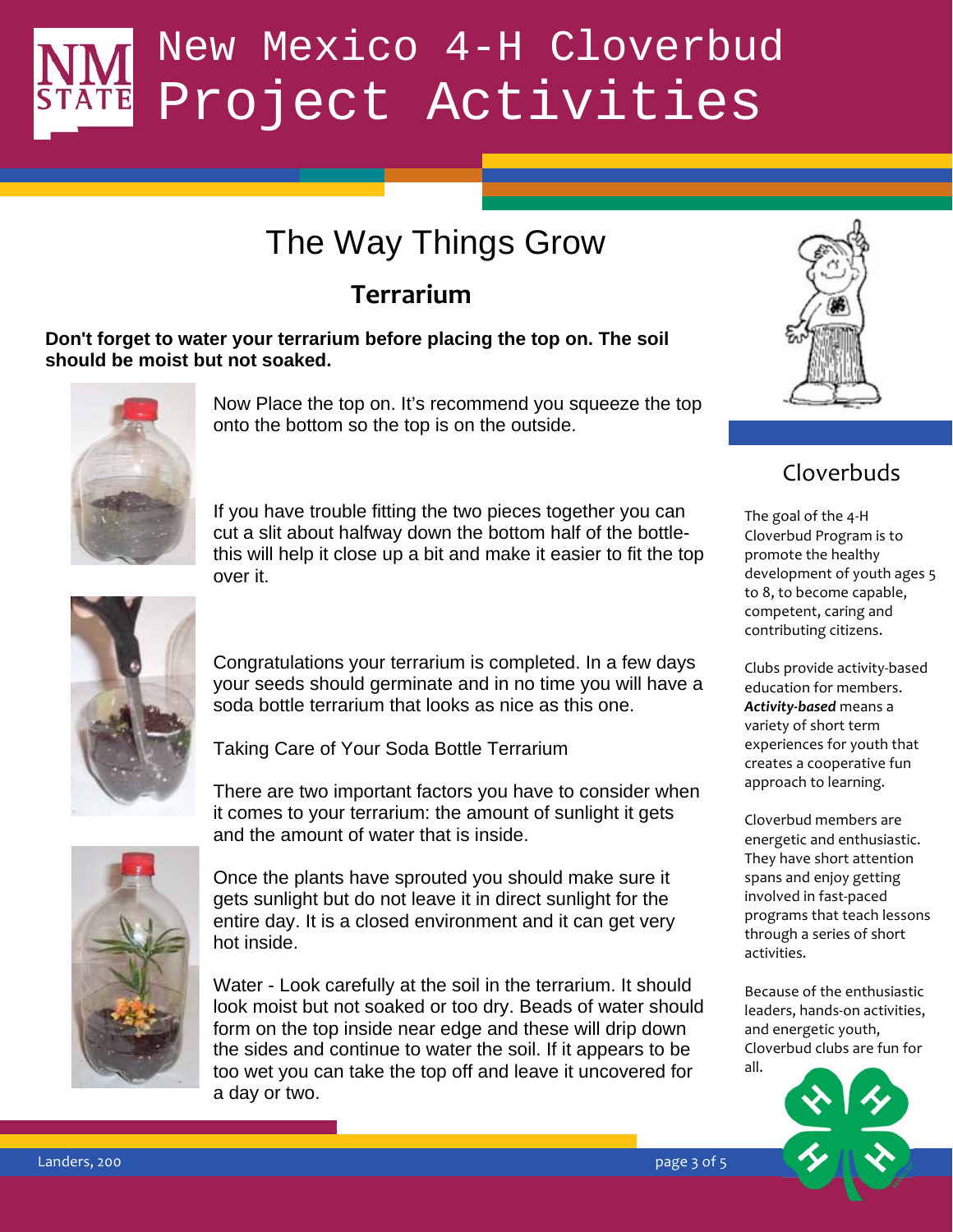## The Way Things Grow

## **Dried Flower Book**

#### **Pressing Wax Paper Leaves**

Find some brightly colored leaves that are in-between wet/thick and dry/brittle. They're usually the ones with the best fall colors anyway.

Bring them home. Wipe off moisture (if there is any) and lay them flat inside the borders of a large piece of wax paper (wax side face up) with an inch or more of space between your leaves. Lay another piece of wax paper (wax side face down) atop your leaves and paper, making sure to cover all parts of the leaves.

new "leaf sandwich" over the cloth. Lay a thin dish towel or some other type of competent, Place an old cloth over your ironing board to protect it, and then place your fabric over the top of your wax paper to protect your iron and the paper.

Set iron to medium to high, with no steam – you will need your parents help or 4-H leader.

Slowly run iron atop your dish towel, making sure to iron lightly to keep the leaves from moving around before the wax starts to seal them in place.

Once the wax starts to seal, you can use the full weight of the iron to adequately press and seal the wax around all edges of your leaves. Try hitting all spots with the iron, and leaving the iron in place for about 4-5 seconds for each section of the paper.

Lift the rag once done to make sure the wax paper is melted and sealed. The leaves will look much clearer once the wax has melted.

Once the wax has sealed around your leaves, they're preserved. You can cut around the edges (but not too close or you'll break the wax seal) to make your preserved leaves more manageable.

You can put your new wax paper leaves in notebooks or paper projects or as fall craft decorations around the house. Fall is a wonderful season for picking up a new craft or redecorating in rich, beautiful colors.



### Cloverbuds

The goal of the 4-H Cloverbud Program is to promote the healthy development of youth ages 5 to 8, to become capable, competent, caring and contributing citizens.

Clubs provide activity-based education for members. **Activity-based** means a variety of short term experiences for youth that creates a cooperative fun approach to learning.

Cloverbud members are energetic and enthusiastic. They have short attention spans and enjoy getting involved in fast-paced programs that teach lessons through a series of short activities.

Because of the enthusiastic leaders, hands-on activities, and energetic youth, Cloverbud clubs are fun for all.



Landers, 2010 **by the United States and States and States and States and States and States and States and States and States and States and States and States and States and States and States and States and States and States**